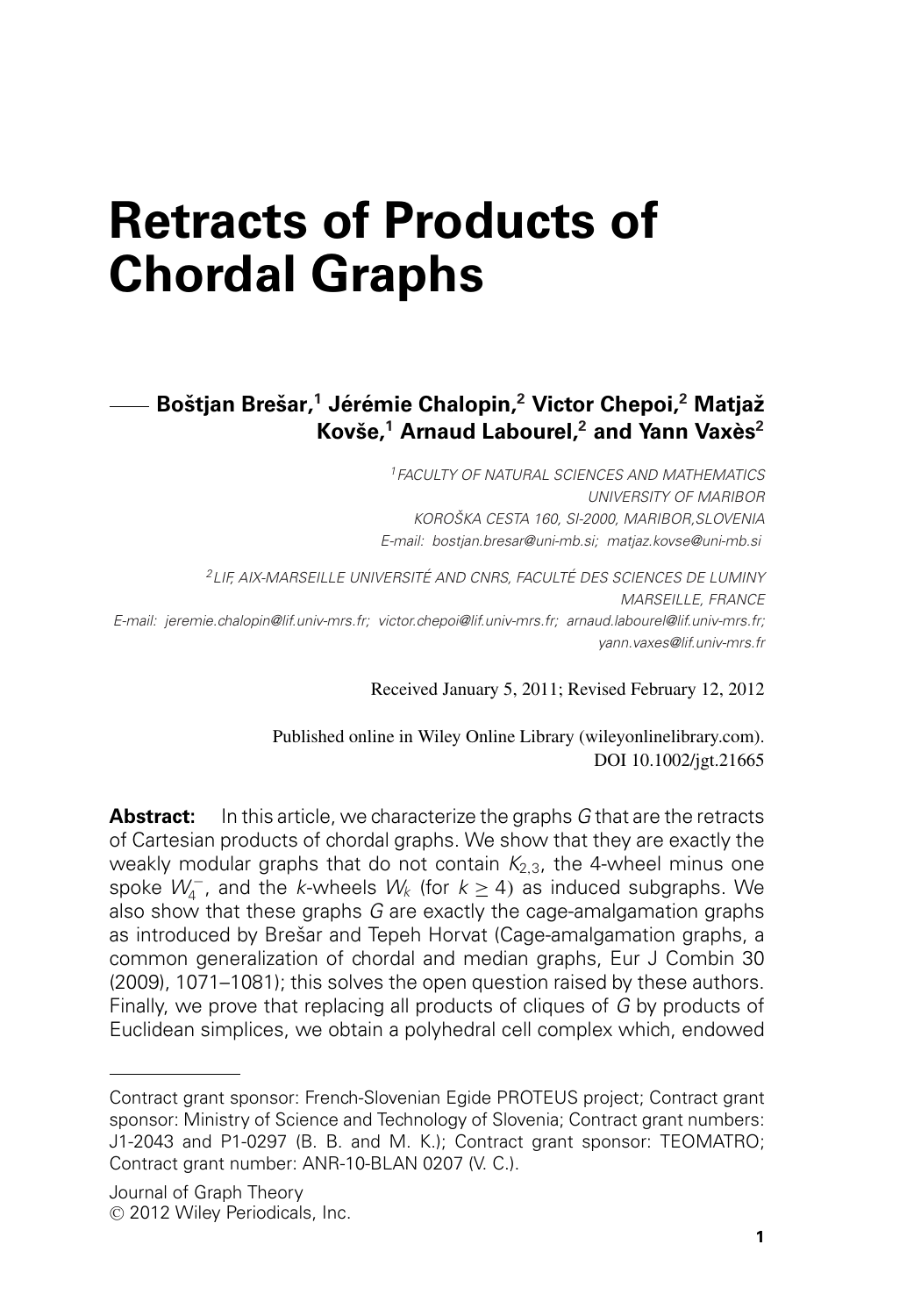with an intrinsic Euclidean metric, is a CAT(0) space. This generalizes similar results about median graphs as retracts of hypercubes (products of edges) and median graphs as 1-skeletons of CAT(0) cubical complexes.  $© 2012 Wiley$ Periodicals, Inc. J. Graph Theory XX: 1–20, 2012

Keywords: *median graph; chordal graph; retract; Cartesian product; CAT(0) cubical complexes*

# **1. INTRODUCTION**

Median graphs constitute one of the most important classes of graphs investigated in metric graph theory and occur in different areas of discrete mathematics, metric geometry, and computer science. Median graphs and related median structures (median algebras and median complexes) have many nice properties and admit numerous characterizations. All median structures are intimately related to hypercubes: median graphs are isometric subgraphs of hypercubes; in fact, by a classical result of Bandelt [1], they are the retracts of hypercubes into which they embed isometrically. It was also shown by Isbell [25] and van de Vel [33] that every finite median graph *G* can be obtained by successive applications of gated amalgamations from hypercubes, thus showing that the only prime median graph is the two-vertex complete graph  $K_2$  (a graph with at least two vertices is said to be prime if it is neither a Cartesian product nor a gated amalgam of smaller graphs). A related construction of median graphs via convex expansions is given in [27, 28]. Median graphs also have a remarkable algebraic structure, which is induced by the ternary operation on the vertex set that assigns to each triplet of vertices the unique median vertex, and their algebra can be characterized using four natural axioms [7, 25] among all discrete ternary algebras. Finally, it was shown in [16], [29] that the cubical complexes derived from median graphs by replacing graphic cubes by solid cubes are exactly the CAT(0) cubical complexes. Thus, due to a result of Gromov [22], median complexes can be characterized as simply connected cubical complexes with triangle-free links of vertices. For more detailed information about median structures, the interested reader can consult the survey [6] and the books [19, 24, 28, 34].

This structure theory of graphs based on two fundamental operations, viz., Cartesian multiplication and gated amalgamation, was further elaborated for more general classes of graphs. Some of the results for median graphs have been extended to quasi-median graphs introduced by Mulder [28] and further studied in [8, 10, 35]: quasi-median graphs are precisely the weakly modular graphs not containing induced  $K_{2,3}$  and  $K_4 - e$ ; they can also be characterized as the retracts of Hamming graphs (Cartesian products of complete graphs) and can be obtained from complete graphs by Cartesian products and gated amalgamations. More recently, Bandelt and Chepoi [3]–[5] presented a similar decomposition scheme of weakly median graphs and characterized the prime graphs with respect to this decomposition: the hyperoctahedra and their subgraphs, the 5-wheel  $W_5$ , and the 2-connected plane triangulations in which all inner vertices have degrees  $\geq 6$ . Using these results and a result of Chastand [13, 14], they further showed that weakly median graphs are the retracts of the Cartesian products of their primes and presented an axiomatic characterization of underlying weakly median algebras. The extensive research on generalizations of median graphs leads to a general framework for the study of classes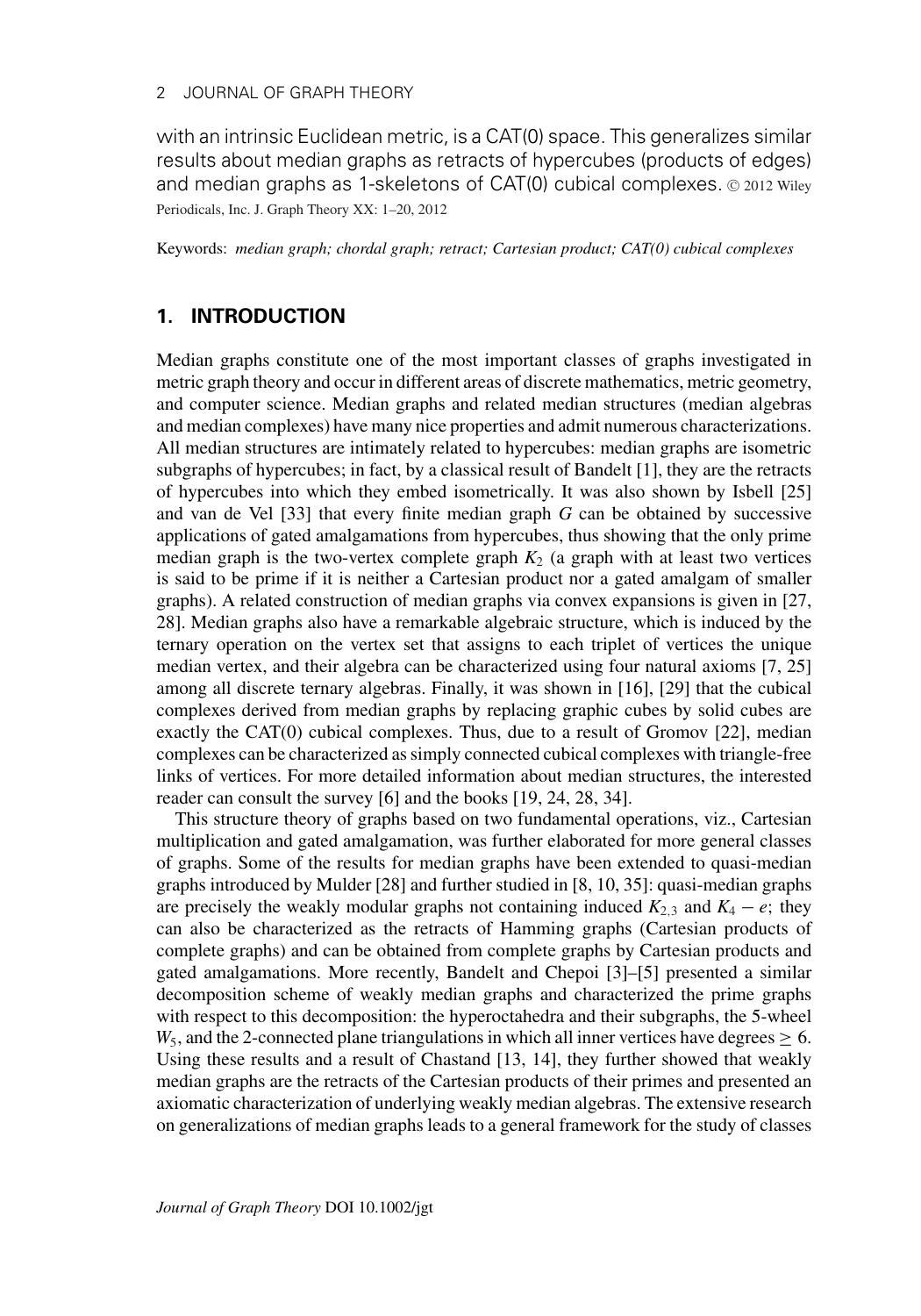of graphs, closed for Cartesian products and gated amalgamations, proposed in [9, 13, 14].

In this article, we continue this line of research and characterize the graphs *G* which are retracts of Cartesian products of chordal graphs. We show that they are exactly the weakly modular graphs which do not contain  $K_{2,3}$ ,  $W_4^-$  and the *k*-wheels  $W_k$  for  $k \ge 4$  as induced subgraphs. We establish that these graphs *G* are exactly the cage-amalgamation graphs as introduced by Brešar and Tepeh Horvat  $[11]$ , that is, the graphs which can be obtained via successive gated amalgamations from Cartesian products of chordal graphs; this solves the open question raised in [11]. This result along with definitions and preliminary observations is presented in the next section, while its proof is the contents of Section 3. Finally in Section 4, we show that replacing all products of cliques of *G* by products of Euclidean simplices, we will obtain a polyhedral cell complex which, endowed with an intrinsic  $l_2$ -metric, is a CAT(0) space. This generalizes similar results about median graphs as retracts of hypercubes (products of edges) and median graphs as 1-skeletons of CAT(0) cubical complexes.

#### **2. PRELIMINARIES AND THE CHARACTERIZATIONS**

In this section, we present all the necessary definitions and preliminary results so that at the end we formulate two characterizations of the retracts of products of chordal graphs.

All graphs  $G = (V, E)$  occurring in this article are undirected, connected, and without loops or multiple edges. The *distance*  $d(u, v)$  between two vertices *u* and *v* is the length of a shortest  $(u, v)$ -path, and the *interval*  $I(u, v)$  between *u* and *v* consists of all vertices on shortest  $(u, v)$ -paths, that is, of all vertices (metrically) *between u* and *v*:  $I(u, v) = \{x \in$  $V: d(u, x) + d(x, v) = d(u, v)$ . An induced subgraph of *G* (or the corresponding vertex set *A*) is called *convex* if it includes the interval of *G* between any pair of its vertices. An induced subgraph  $H$  of a graph  $G$  is said to be *gated* if for every vertex  $x$  outside  $H$  there exists a vertex  $x'$  (the *gate* of  $x$ ) in *H* such that each vertex  $y$  of *H* is connected with  $x$ by a shortest path passing through the gate  $x'$  (i.e.,  $x' \in I(x, y)$ ). The smallest convex (or gated, respectively) subgraph containing a given subgraph *S* is the *convex hull* (or *gated hull,* respectively) of *S*. A graph  $G = (V, E)$  is *isometrically embeddable* into a graph *H* = (*W*, *F*) if there exists a mapping  $\varphi : V \to W$  such that  $d_H(\varphi(u), \varphi(v)) = d_G(u, v)$ for all vertices  $u, v \in V$ . A *retraction*  $\varphi$  of *H* is an idempotent nonexpansive mapping of *H* into itself, that is,  $\varphi^2 = \varphi : W \to W$  with  $d(\varphi(x), \varphi(y)) \leq d(x, y)$  for all  $x, y \in W$ . The subgraph of *H* induced by the image of *H* under  $\varphi$  is referred to as a *retract* of *H*.

A graph *G* is a *gated amalgam* of two graphs  $G_1$  and  $G_2$  if  $G_1$  and  $G_2$  are (isomorphic to) two intersecting gated subgraphs of *G* whose union is all of *G*. The *Cartesian product* [24]  $G = G_1 \Box \cdots \Box G_n$  of *n* graphs  $G_1, \ldots, G_n$  has the *n*-tuples  $(x_1, \ldots, x_n)$  as its vertices (with vertex  $x_i$  from  $G_i$ ) and an edge between two vertices  $x = (x_1, \ldots, x_n)$ and  $y = (y_1, \ldots, y_n)$  if and only if, for some *i*, the vertices  $x_i$  and  $y_i$  are adjacent in *G<sub>i</sub>*, and  $x_j = y_j$  for the remaining  $j \neq i$ . Obviously,  $d_G(u, v) = \sum_{i=1}^n d_{G_i}(u_i, v_i)$  for any two vertices  $u = (u_1, \ldots, u_n)$  and  $v = (v_1, \ldots, v_n)$  of *G*. In regard to a decomposition scheme involving multiplication and amalgamation, a graph with at least two vertices is said to be *prime* if it is neither a Cartesian product nor a gated amalgam of smaller graphs. For instance, the only prime median graph is the two-vertex complete graph  $K_2$ [25, 33] and the prime quasi-median graphs are exactly the complete graphs [8, 25].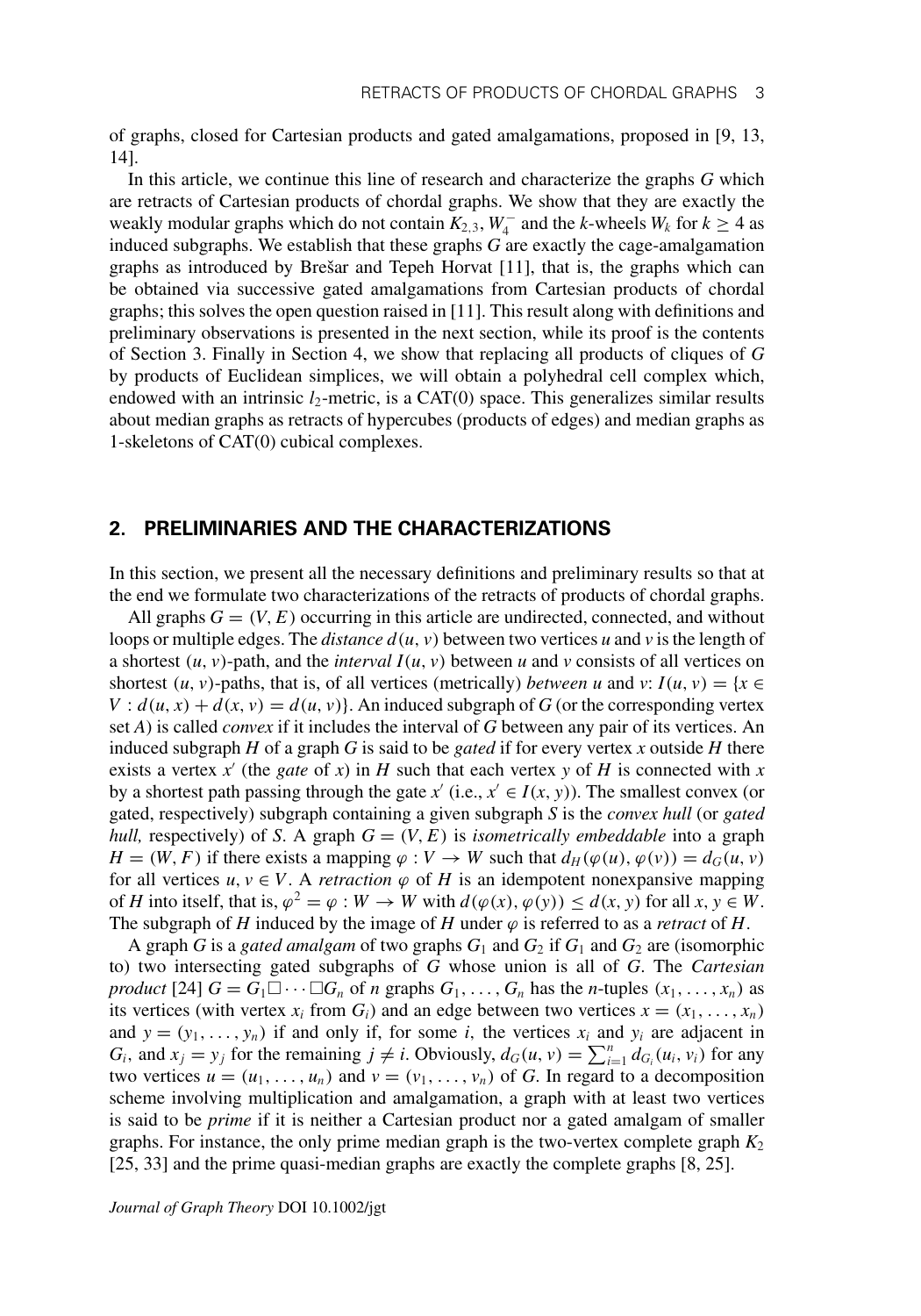

FIGURE 1. Triangle and quadrangle conditions.

A graph *G* is *weakly modular* [2, 15] if its distance function *d* satisfies the following triangle and quadrangle conditions (see Fig. 1):

*Triangle condition*: For any three vertices *u*, *v*, *w* with  $1 = d(v, w) < d(u, v) = d(u, w)$ there exists a common neighbor *x* of *v* and *w* such that  $d(u, x) = d(u, v) - 1$ .

*Quadrangle condition*: For any four vertices *u*, *v*, *w*, *z* with  $d(v, z) = d(w, z) = 1$  and  $2 = d(v, w) \leq d(u, v) = d(u, w) = d(u, z) - 1$ , there exists a common neighbor *x* of *v* and *w* such that  $d(u, x) = d(u, v) - 1$ .

A *weakly median* graph is a weakly modular graph in which the vertex *x* defined in the triangle and quadrangle conditions is always unique. Equivalently, weakly median graphs can be defined as the weakly modular graphs in which each triplet of vertices has a unique quasi-median. Median graphs are the bipartite weakly median graphs and, equivalently, can be defined as the graphs in which each triplet of vertices  $u, v, w$  has a unique median vertex, that is,  $|I(u, v) \cap I(u, w) \cap I(v, w)| = 1$ . Bridged graphs constitute another important subclass of weakly modular graphs. Recall that a graph is called *bridged* [17, 18, 31] if it does not contain any isometric cycle of length greater than 3, or alternatively, if the *closed neighborhood*  $N[A] = A \cup \{y \in V : y \text{ is adjacent to some } x \in V\}$ *A*} of every convex set *A* of *G* is convex. Chordal graphs constitute the most famous subclass of bridged graphs. A graph is said to be *chordal* if it does not contain induced cycles of length greater than 3. In this article, we will investigate the finite graphs *G*, which are obtained from Cartesian products of chordal graphs via gated amalgamations. These graphs have been introduced by Brešar and Tepeh Horvat [11] and are called cageamalgamation graphs. More precisely, the Cartesian products of connected cutvertexfree chordal graphs were called in [11] *cages*, and the graphs that can be obtained by a sequence of gated amalgamations from cages were called *cage-amalgamation graphs*. It can be easily shown that cage-amalgamation graphs are weakly modular graphs and that they do not contain induced  $K_{2,3}$ , wheels  $W_k$ , and almost-wheels  $W_k^-$  (the *wheel*  $W_k$ is a graph obtained by connecting a single vertex—the *central vertex*—to all vertices of the *k*-cycle; the *almost-wheel*  $W_k^-$  is the graph obtained from  $W_k$  by deleting a spoke (i.e., an edge between the central vertex and a vertex of the *k*-cycle), see Figure 2 for examples. It was conjectured in [11] that in fact this list of forbidden subgraphs completely characterizes the cage-amalgamation graphs. The main result of our article proves this conjecture (in fact, we note that just *W*<sub>4</sub><sup>−</sup> suffices in the list of forbidden almost wheels).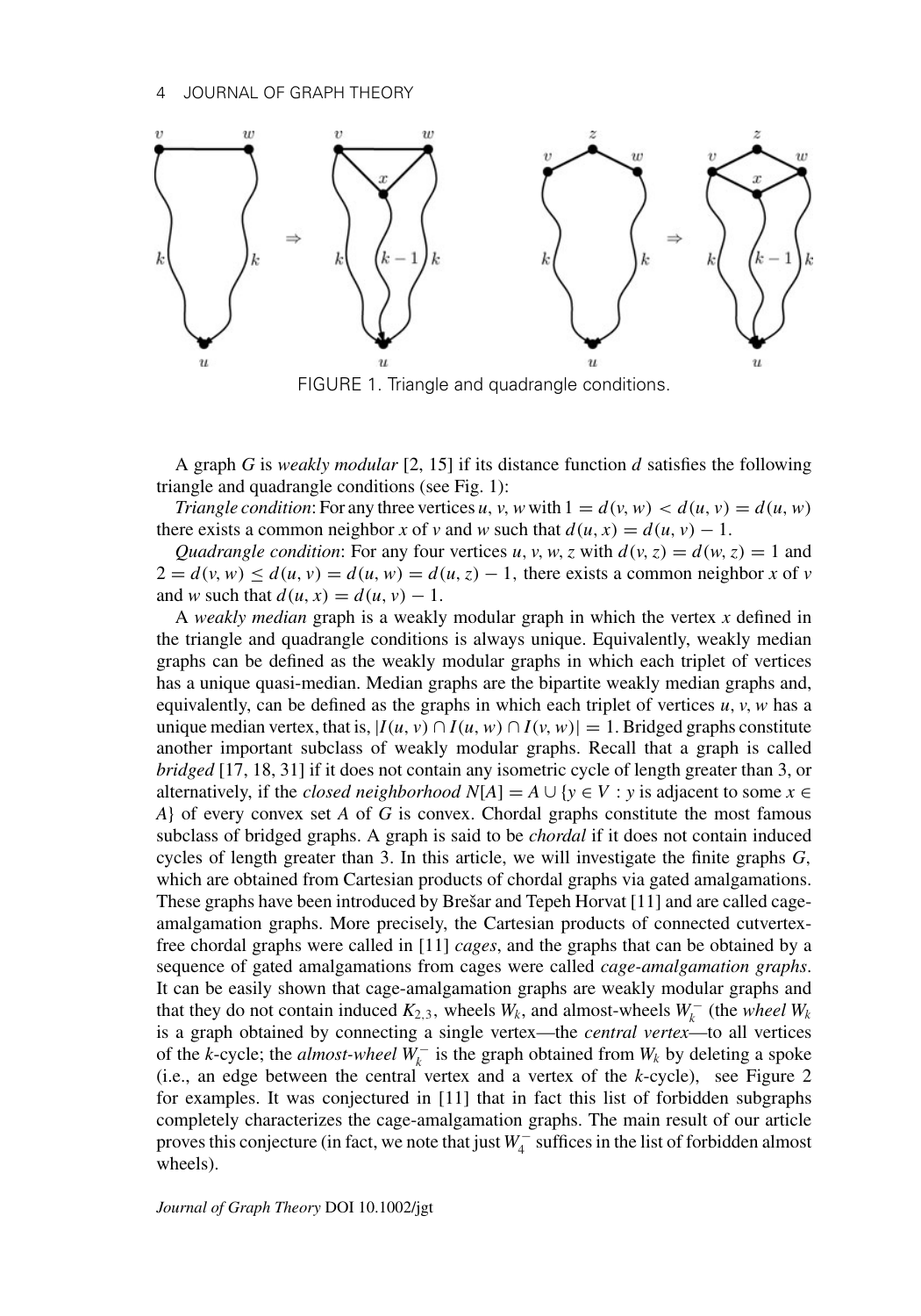

almost-wheel  $\mathcal{W}^{-1}_{5}$ .

**Theorem 1.** For a finite graph  $G = (V, E)$ , the following conditions are equivalent:

- (i) *G is a retract of the Cartesian product of chordal graphs*.
- (ii) *G* is a weakly modular graph not containing induced  $K_{2,3}$ ,  $W_4^-$  and wheels  $W_k$ , for  $k \geq 4$ .
- (iii) *G is a cage-amalgamation graph, that is, it can be obtained by successive applications of gated amalgamations from Cartesian products of 2-connected chordal graphs and*  $K_2$ 's.

The proof of this theorem is provided in the following section. The most difficult part of the proof is the implication (ii)  $\Rightarrow$  (iii), which we establish in two steps. First, we show that if *G* is a weakly modular graph not containing induced  $K_{2,3}$ , wheels  $W_k$ , and almost-wheels  $W_k^-$  for  $k \geq 3$ , then all its prime graphs are 2-connected chordal graphs or a *K*2. In the second part, using the techniques developed in [3], we show that *G* can be obtained via gated amalgamations from Cartesian products of prime graphs.

#### **3. PROOF OF THEOREM 1**

The implication (i)  $\Rightarrow$  (ii) is obvious: chordal graphs are weakly modular and do not contain induced  $K_{2,3}$ , wheels  $W_k$ , and almost-wheels  $W_k^-$  ( $k \ge 4$ ). Weakly modular graphs are closed by taking Cartesian products. If a Cartesian product of  $k$  graphs  $H_1, \ldots, H_k$ contains an induced  $K_{2,3}$ ,  $W_k$ , or  $W_k^-$ , then necessarily this graph occurs in one of the factors  $H_i$ . As a consequence, Cartesian products  $H = H_1 \Box \cdots \Box H_k$  of chordal graphs do not contain induced  $K_{2,3}$ ,  $W_k$ , and  $W_k^-$ . If *G* is a retract of  $H = H_1 \square \cdots \square H_k$ , then *G* is an isometric subgraph of *H* and therefore *G* does not contain induced  $K_{2,3}$ ,  $W_k$ , and *W*<sub>k</sub><sup>−</sup> either. It remains to notice that triangle and quadrangle conditions are preserved by Cartesian products and retractions, thus *G* is a weakly modular graph, establishing that  $(i) \Rightarrow (ii)$ .

The implication (iii)  $\Rightarrow$  (i) is a particular case of Theorem 1 and Corollary 4 of [4] (the proof of Corollary 4 also follows from a more general result of Chastand [14]). By Theorem 1 of [4], any cage-amalgamation graph *G* embeds isometrically into the Cartesian product  $H = H_1 \square \cdots \square H_k$  of its prime graphs. Corollary 4 of [4] then shows that there exists a retraction from *H* to *G*, establishing (iii)  $\Rightarrow$  (i).

The proof of the implication (ii)  $\Rightarrow$  (iii) is the main contribution of this section. We start with the lemma that shows that only  $W_4^-$  suffices in the list of forbidden almost wheels.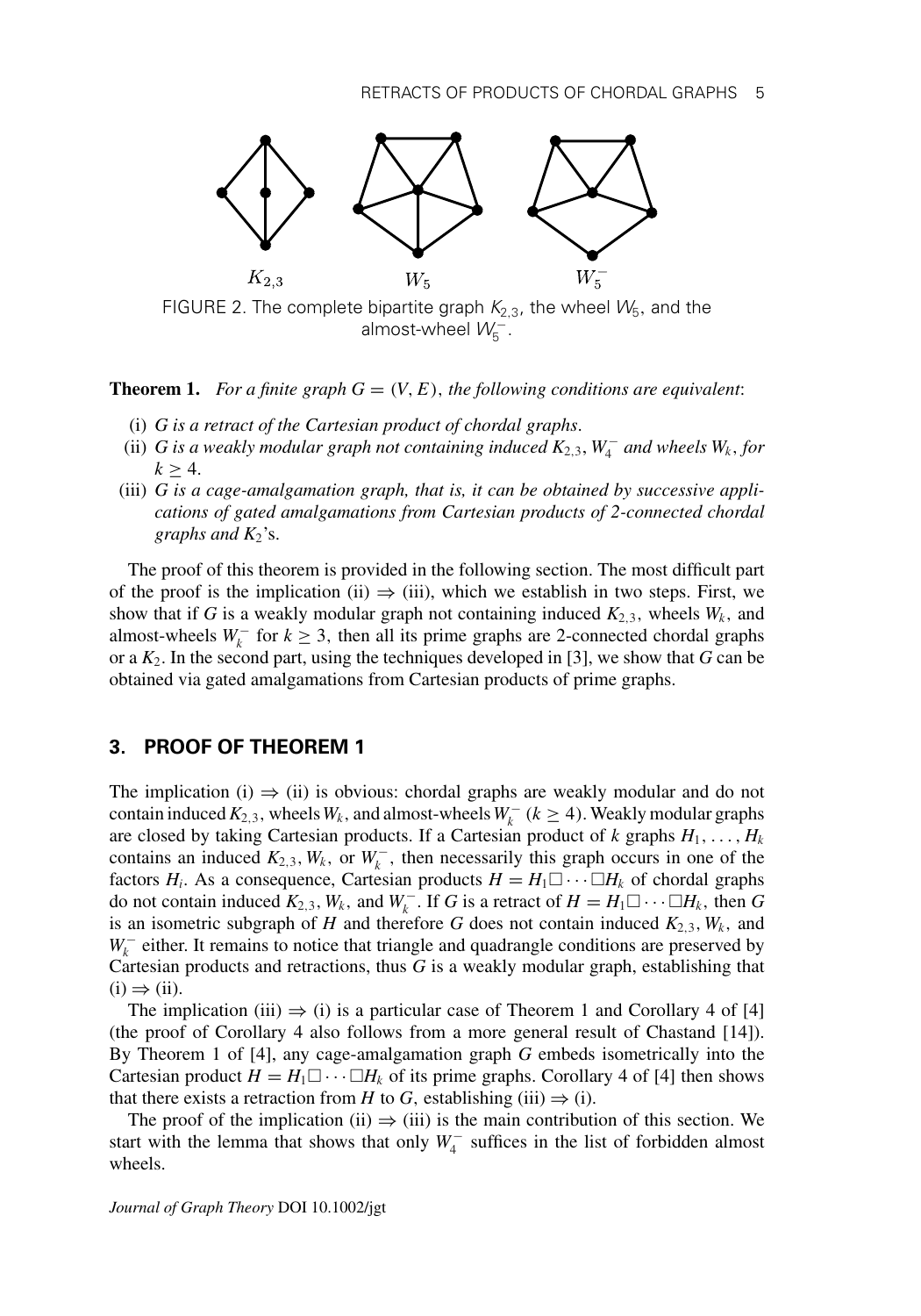**Lemma 1.** *Let G be a weakly modular graph without induced W*<sup>4</sup> *and W*<sup>−</sup> <sup>4</sup> . *Then G does not contain an induced*  $W_n^-$  *for n* > 4.

*Proof.* Suppose by way of contradiction that  $W_n^-$  is an induced subgraph of *G* and suppose that *G* does not contain any induced  $W_k^-$  for any 3 < *k* < *n*. Let  $(x_1, x_2, ..., x_n, x_1)$ be the outer cycle *C* of  $W_n^-$  and consider a vertex *c* adjacent to all vertices of *C* except  $x_1$ . We apply the triangle condition to the triple  $x_1, x_2, x_{n-1}$  and find a vertex *a* ∈ *N*(*x*<sub>1</sub>) ∩ *N*(*x*<sub>2</sub>) ∩ *N*(*x*<sub>*n*−1</sub>). Note that if *a* ∼ *c*, then *x*<sub>1</sub>, *x*<sub>2</sub>, *c*, *x<sub>n</sub>*, *a* induce a *W*<sub>4</sub> if *a* is adjacent to *x<sub>n</sub>* or a  $W_4^-$  otherwise. Assume now that  $a \nsim c$ . If  $n = 5$ , then the vertices  $x_4$ , *a*,  $x_2$ , *c*,  $x_3$  induce either a  $W_4$  if  $x_3$  is adjacent to *a*, or a  $W_4^-$  otherwise. Now, if  $n \ge 6$ , the subgraph induced by the vertices  $a, x_2, x_3, \ldots, x_{n-1}, c$  is isomorphic to one of the forbidden induced subgraphs  $W_k^-$ , where  $k < n$ , unless *a* is adjacent to  $x_3, x_4, \ldots, x_{n-2}$ . Thus, *a* is adjacent to all vertices of *C* except maybe  $x_n$ . The vertices  $a, x_3, c, x_{n-1}, x_4$ induce a  $W_4$ , if  $n = 6$ , or a  $W_4^-$  otherwise, a contradiction. ■

The proof of (ii)  $\Rightarrow$  (iii) employs the fact that each finite chordal graph admits a perfect elimination scheme, which can be computed by maximum cardinality search (MCS) algorithm [20, 30, 32]. Running a modification of MCS on the gated hull of a triangle in a graph *G* satisfying the condition (ii) of Theorem 1, we show that the level subgraphs returned by MCS are all convex subgraphs of *G*. This allows us to show that the gated hull of each triangle of *G* is a 2-connected chordal graph, thus identifying the prime graphs of *G*. To show that *G* can be obtained from Cartesian products of 2-connected chordal graphs and edges using successive amalgamations, we adapt the second part of the proof of Theorem 1 of [3].

A *simplicial vertex* of a graph G is a vertex *v* such that its neighborhood  $N(v) =$ {*u* ∈ *V*(*G*) : *u* is adjacent to *v*} induces a complete subgraph of *G*. A *perfect elimination ordering* (PEO) of a graph  $G = (V, E)$  with *n* vertices is a total ordering  $v_1, \ldots, v_n$  of its vertices such that each  $v_i$  is a simplicial vertex in the subgraph  $G_i$  induced by the level set  $L_i = \{v_1, \ldots, v_i\}$ . It is well known (see [20]) that a finite graph *G* admits a PEO if and only if *G* is chordal. A PEO of a chordal graph *G* can be found (in linear time) either using *Lexicographic Breadth-First-Search* (LexBFS) [30] or MCS introduced by Tarjan and Yannakakis [32]. MCS algorithm works as follows: the first vertex is chosen arbitrarily, and the  $(i + 1)$ th vertex is the unlabeled vertex that has the largest number of already numbered neighbors, breaking ties arbitrarily. We will denote by  $\alpha(v)$  the number of *v* in a total ordering  $v_1, \ldots, v_n$ , that is, if  $\alpha(v) = i$ , then  $v = v_i$ . We start with two properties of MCS in chordal graphs.

The following result is a part of folklore, and we give its short proof only to make the article self-contained.

**Lemma 2.** *Let G be a chordal graph and* α *an ordering of vertices produced by MCS. If a vertex z belongs to an induced path between two vertices x, y, then*  $\alpha(z)$  <  $max{\alpha(x), \alpha(y)}.$ 

*Proof.* Assume without loss of generality that  $\alpha(x) < \alpha(y)$  and let *P* be an induced path between *x* and *y*. Suppose by way of contradiction that *P* contains a vertex *z* such that  $\alpha(z) > \alpha(y)$  and suppose without loss of generality that *z* is the vertex of *P* with the largest index  $i = \alpha(z)$ . Then among all vertices of *P* the vertex *z* was labeled last. Hence *z* and its neighbors *z'*, *z''* in *P* all belong to the subgraph  $G_i$ . Since *z'* and *z''* are not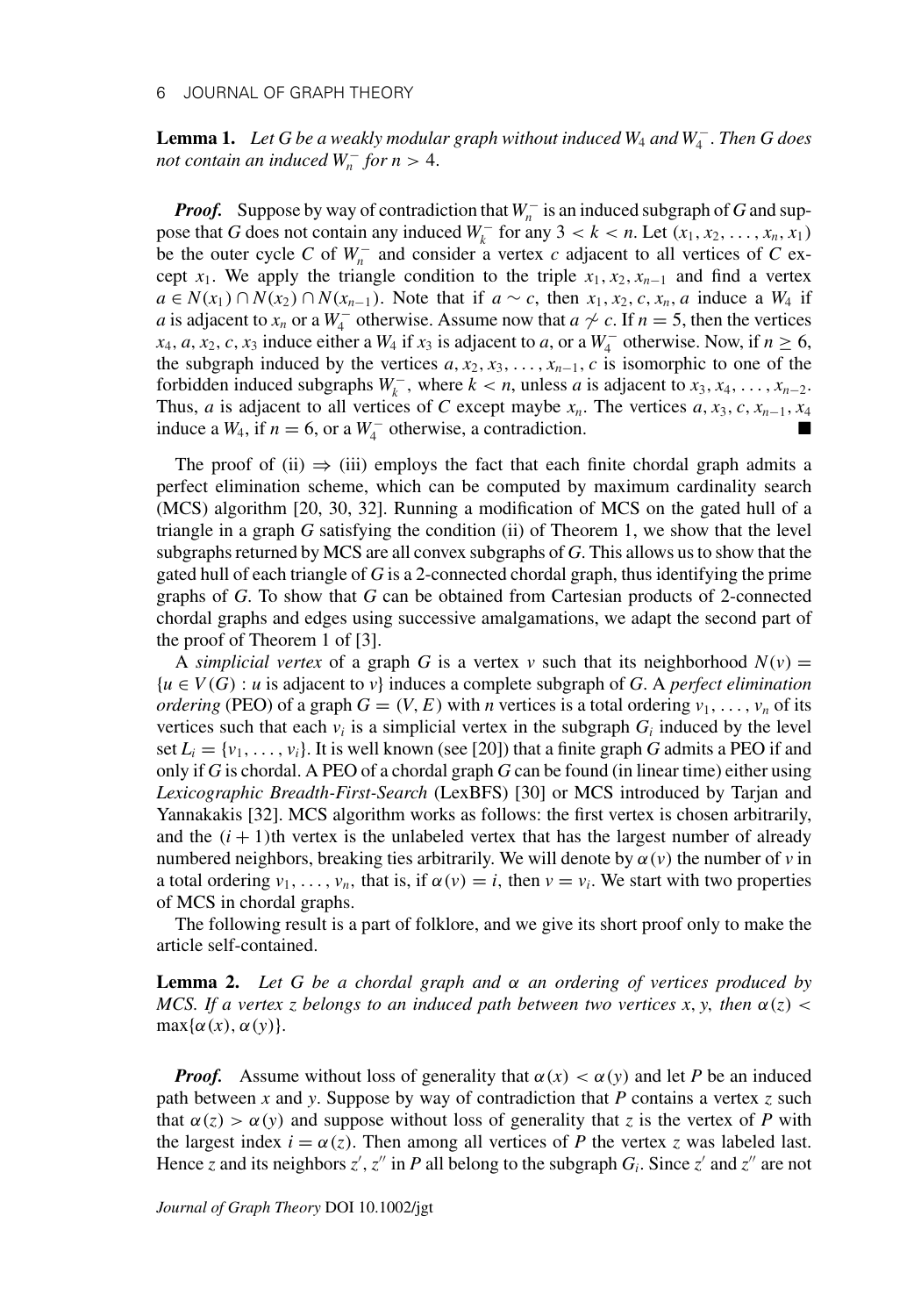adjacent,  $z$  is not a simplicial vertex of  $G_i$ , contradicting the fact that on chordal graphs MCS returns a PEO.

A *minimal (vertex) separator* of a graph  $G = (V, E)$  is a subset of vertices K of G such that the subgraph of *G* induced by  $V - K$  contains at least two connected components *A* and *B*, and that *K* is minimal by inclusion with respect to this separating property. Then *K* necessarily *separates* any two vertices  $x \in A$  and  $y \in B$  in the sense that all  $(x, y)$ -paths share a vertex with *K*. It is well known [20] that any minimal separator *K* of a chordal graph *G* induces a complete subgraph of *G* and, moreover, *K* separates two vertices *x* and *y* such that both *x* and *y* are adjacent to all vertices of *K*.

**Lemma 3.** *Let K be a minimal separator of a chordal graph G*, *let A and B be two connected components of G* − *K*, *and let u* ∈ *A be a vertex that is adjacent to all vertices of K*. *Let* α *be an ordering of vertices produced by MCS. If* α *labels some vertex of A before any vertex of B is labeled, then* α *labels u before any vertex of B*.

*Proof.* Let  $a_0 \in A$  be the vertex with the smallest index  $\alpha(a_0)$  among all vertices of *A* ∪ *B*. Since *A* is connected, we can choose  $P := (a_0, a_1, \ldots, a_k = u)$  to be a shortest (and therefore induced) path connecting the vertices  $a_0$  and  $u$  in A. Suppose by the way of contradiction that there exists  $b \in B$  that was labeled before *u*, that is  $\alpha(b) < \alpha(u)$ , and let *b* be the first such vertex with respect to  $\alpha$ . Denote by  $L(x)$  the set of labeled neighbors of a vertex *x* at the moment of time when *b* was labeled. Let  $K_0 := L(b)$ . Since *K* separates *A* from  $b \in B$ , from the choice of *b* and our assumption we conclude that  $K_0 \subseteq K$  (see also Fig. 3).

We assert that for each vertex  $a_i$  of P, the inequality  $\alpha(a_i) < \alpha(b)$  holds. Indeed, let *t* be an arbitrary vertex in  $K_0$  and let  $P_t := (a_0, \ldots, a_k, t)$  be the path from  $a_0$  to *t*, obtained from *P* by adding *t* at the end. Since  $\alpha(u) > \alpha(b) > \alpha(t)$  by the assumption and  $\alpha(u) > \alpha(a_0)$  from the choice of  $a_0$ , by Lemma 2 the path  $P_t$  is not induced. Since *P* is induced, the only possible chords on this path are the chords of the form *tai*, where  $0 \le i < k$ . Let  $i_t$  be the smallest index such that *t* and  $a_i$  are adjacent. To avoid induced cycles of length greater than 3 in *G*, for all *j* comprised between  $i_t + 1$  and *k*, the vertices *t* and  $a_j$  must be adjacent as well. Since the subpath  $(a_0, \ldots, a_i, t)$  of  $P_t$  is induced, by Lemma 2 we infer that all vertices of this path must be labeled either before *t* or before  $a_0$ , but in either case we have  $\alpha(a_i) < \alpha(b)$  for all  $0 \le i \le i_t$  because  $\alpha(b)$  > max $\{\alpha(t), \alpha(a_0)\}\$ . Set  $q = \max\{i_t : t \in K_0\}$ . As a result, we obtain the following property for the vertices of *P*: every vertex  $a_j \in \{a_0, \ldots, a_q\}$  was labeled before *b*, that is,  $\alpha(a_i) < \alpha(b)$ . On the other hand, all vertices  $a_{q+1}, \ldots, a_k = u$  are adjacent to all



FIGURE 3. Illustration of the proof of Lemma 3.

*Journal of Graph Theory* DOI 10.1002/jgt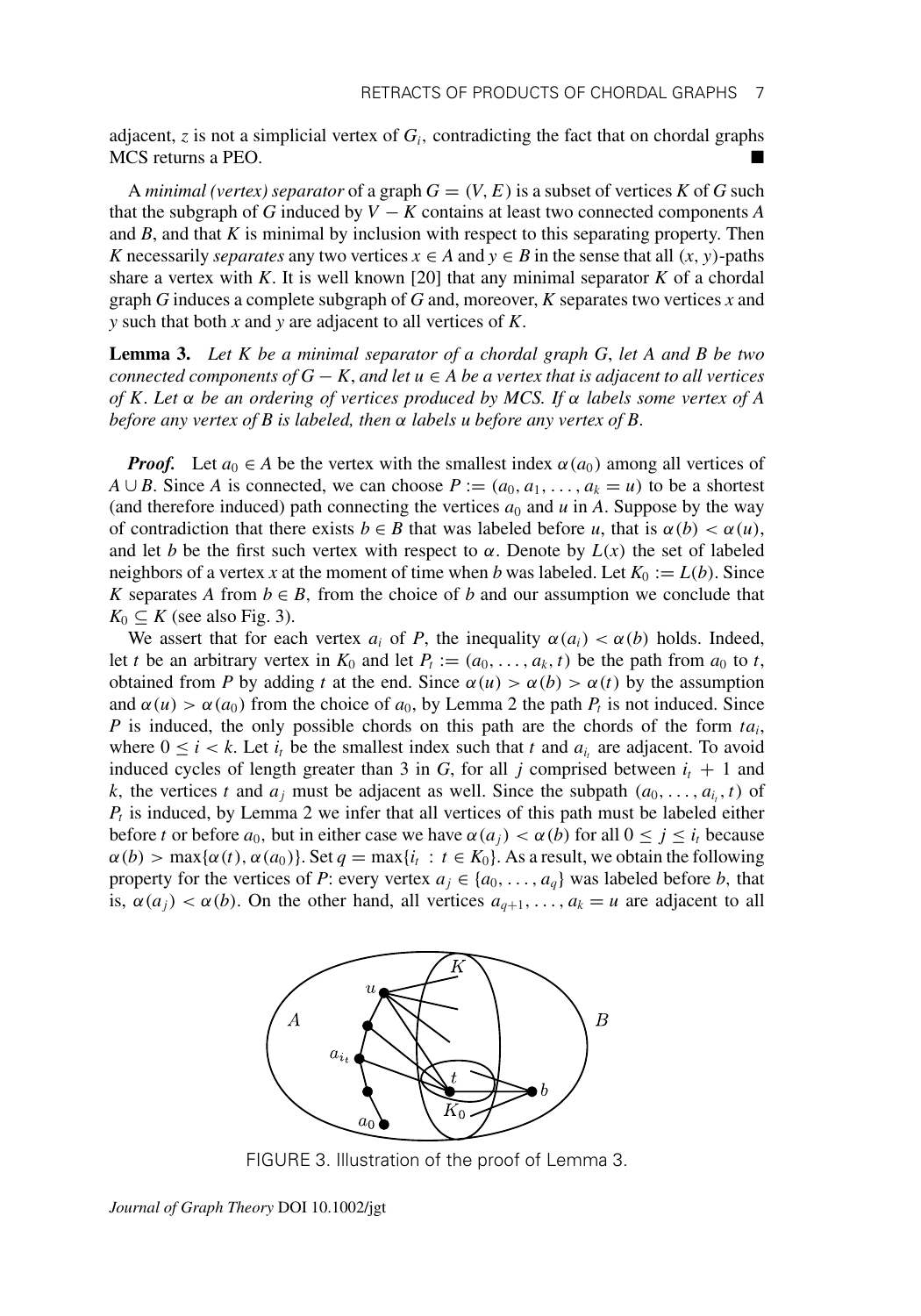vertices of  $K_0$ , that is,  $K_0 \subseteq \bigcap_{j=q+1}^k L(a_j)$ . We assert that the inclusions  $K_0 \subseteq L(a_j)$ ,  $j = q + 1, \ldots, k$ , are strict. Since  $a_q \in L(a_{q+1})$ , this inclusion is indeed strict for  $a_{q+1}$ . Let  $\ell > q + 1$  be the smallest index for which  $L(a_{\ell}) = K_0$ . Then, as  $L(b) = K_0$  is a proper subset of  $L(a_{\ell-1})$ , MCS must label  $a_{\ell-1}$  before *b*, that is,  $\alpha(a_{\ell-1}) < \alpha(b)$ . Hence  $a_{\ell-1} \in L(a_{\ell})$ , a contradiction. This implies, in particular, that the vertices  $a_{q+1}, \ldots, a_{k}$ have been all labeled by MCS before *b*, that is,  $\alpha(a_i) < \alpha(b)$  for  $q < j \leq k$ . The claimed assertion is thus proven. Now, since  $a_k = u$ , this assertion implies that  $\alpha(u) < \alpha(b)$ , as desired.

For the remainder of this section, let *G* be a weakly modular graph that does not contain any of  $K_{2,3}$ ,  $W_k$ , and  $W_k^-, k \ge 4$ , as an induced subgraph. We will show that *G* can be obtained by a sequence of gated amalgamations from Cartesian products of chordal graphs. We commence by establishing a number of auxiliary results. A subgraph *H* of *G* is said to be  $\Delta$ –*closed* if, for every triangle having two vertices in *H*, the third vertex belongs to *H* as well; then the smallest  $\Delta$ -closed subgraph containing *S* is the  $\Delta$ -closure of *S*. In order to check whether a given subgraph of *G* is convex or gated the following lemma is useful. This essentially coincides with Theorem 7 of [15] and can be proved quite easily by induction.

**Lemma 4.** *A connected subgraph H of a weakly modular graph G is convex if and only if H is locally convex, that is, for every pair of nonadjacent vertices u*, *v of H all common neighbors of u and v belong to H whenever at least one common neighbor does. Moreover, a convex subgraph is gated if and only if it is*  $\Delta$ -closed.

Now we will prove that the gated hull *H* of each triangle  $T = \{a, b, c\}$  of *G* is a convex chordal subgraph of *G*. For this, we perform a (partial) MCS  $\alpha$  in *G* starting with  $\alpha(a) = 1, \alpha(b) = 2, \alpha(c) = 3$  until the moment when all yet unlabeled vertices have at most one previously labeled neighbor. Denote by *H* the subgraph of *G* induced by all labeled vertices at the end of the procedure, and let  $H_i$  be the subgraph of  $H$  induced by the first *i* labeled vertices.

**Proposition 1.** *For any i, Hi is a chordal and convex subgraph of G*.

*Proof.* We proceed by induction on *i*. Clearly,  $H_1$ ,  $H_2$ , and  $H_3$  are all chordal and convex subgraphs of *G*. By way of contradiction, assume that for some  $i \geq 3$ ,  $H_i$  is convex and chordal but  $H_{i+1} = H_i \cup \{v_{i+1}\}\$ is not convex. By Lemma 4,  $H_{i+1}$  is not locally convex. Then there exists  $u \in V(H_i)$  such that  $d_{H_{i+1}}(u, v_{i+1}) = d_G(u, v_{i+1}) = 2$ and two vertices  $x \in V(H_i)$ ,  $v \notin V(H_i)$ , which are both adjacent to *u* and  $v_{i+1}$ . Now, we will prove that any vertex in  $H_i$ , adjacent to  $v_{i+1}$  is also adjacent to  $v$ .

**Claim 1.**  $N(v_{i+1})$  ∩  $H_i$  ⊆  $N(v)$ .

*Proof of Claim 1.* Let  $y \in H_i$  be any neighbor of  $v_{i+1}$  in  $H_i$  different from x. From the definition of the labeling  $\alpha$ , we know that such a vertex exists. By induction assumption,  $H_i$  is convex, hence *x* and *y* are adjacent because they have a common neighbor  $v_{i+1}$  not in  $H_i$ . First, suppose that the vertices *u* and *y* are adjacent. To avoid forbidden  $W_4^-$  and  $W_4$ , the vertex  $v$  must be adjacent to  $x$  and to  $y$ , and we are done. Thus, we may assume that *u* and *y* are not adjacent. We distinguish two cases.

**Case 1.** *v and x are not adjacent.*

If *v* and *y* are adjacent, then we obtain a forbidden induced *W*<sup>−</sup> <sup>4</sup> . Thus, we may further assume that the vertices  $v$  and  $y$  are not adjacent (see Fig. 4, left). By the triangle condition, there exists a common neighbor  $t$  of  $u$ ,  $v$ , and  $y$ . Since  $H_i$  is convex and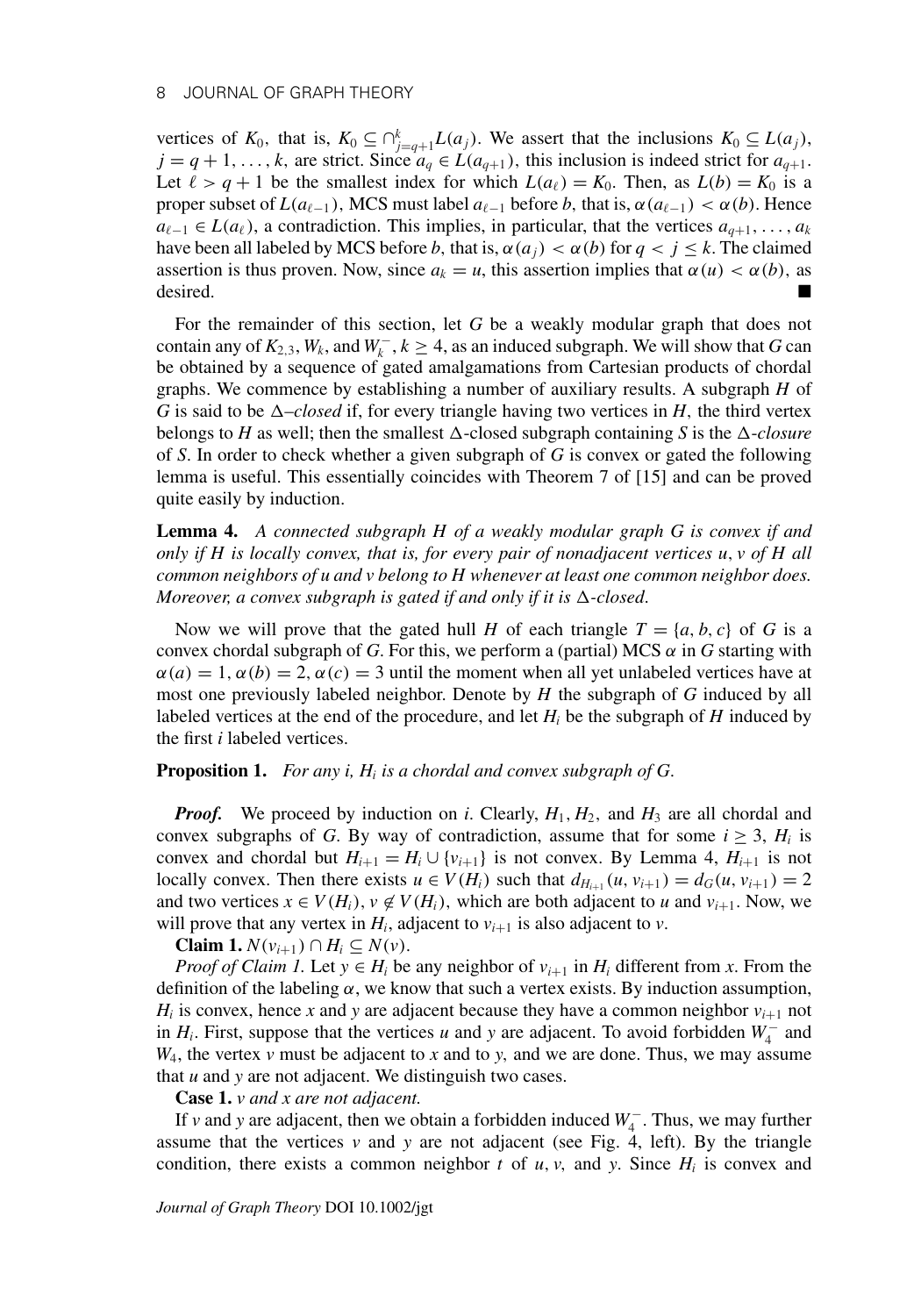



 $t \in I(u, y)$ , necessarily  $t \in V(H_i)$ . To avoid an induced  $C_4$  in  $H_i$  (which is chordal by the induction hypothesis) formed by vertices  $u$ ,  $t$ ,  $y$ ,  $x$ , the vertex  $t$  must be adjacent to  $x$  since *u* is not adjacent to *y*. But this leads to a contradiction, since, as *v* is not adjacent to *x* and *v*<sub>i+1</sub> is not adjacent to *u*, the vertices *u*, *v*, *v*<sub>*i*+1</sub>, *x*, *t* induce a  $W_4^-$  or a  $W_4$ .

**Case 2.** *v and x are adjacent.*

By construction, the graph *Hi* is 2-connected, thus the vertices *u* and *y* can be connected in  $H_i$  by an induced path *P* that avoids *x*. Since  $H_i$  is chordal and the path *P* is induced, to avoid an induced cycle of length  $\geq 4$  formed by some vertices of  $P \cup \{x\}$ , the vertex *x* must be adjacent to all vertices of *P*. To avoid a forbidden wheel  $W_k$  induced by  $v$ ,  $v_{i+1}$ ,  $x$ and the vertices of *P*, necessarily *v* or  $v_{i+1}$  is adjacent to some vertex of *P*. Since *P* is induced and  $H_i$  is convex,  $\nu$  can be adjacent only with the neighbor  $u'$  of  $u$  in  $P$  and  $v_{i+1}$  can be adjacent only with the neighbor *y'* of *y* in *P*. If  $u' \neq y'$  (see Fig. 4, center) or only one of the edges  $vu'$  or  $v_{i+1}y'$  exists, then still we can find there an induced wheel  $W_k$ ,  $k \geq 4$ . Hence,  $u' = y'$  and  $v$ ,  $v_{i+1}$  are both adjacent to  $u' = y'$  (see Fig. 4, right). Since the induced path  $P$  is arbitrary, we infer that each induced path in  $H_i$  between  $u$ and *y* is of length 2, and all common neighbors of *u* and *y* are adjacent to both *v* and *v*<sub>*i*+1</sub>. As a conclusion, the set  $K = \{z \in H_i : u, y \in N(z)\}$  is a minimal (by inclusion)  $(u, y)$ -separator of the chordal graph  $H_i$ , and thus is a clique. Both vertices *v* and  $v_{i+1}$  are adjacent to all vertices of *K*. Let *A* be the connected component of  $H_i - K$  containing *u*, and let *B* be the connected component of  $H_i - K$  containing *y*. Suppose that the first vertex of  $A \cup B$  labeled by  $\alpha$  belongs to A. By Lemma 3,  $\mu$  was labeled before any vertex of *B*. Let *b* be the first vertex labeled by  $\alpha$  in *B*. Let  $L(x)$  denote the set of labeled vertices at the moment of time when *b* is labeled. Then  $L(b) \subseteq K$ . Since,  $K \cup \{u\} \subseteq L(v)$ , we obtain a contradiction with the choice of MCS to label *b* before *v*. By symmetry of *v* and  $v_{i+1}$ , a similar contradiction is obtained when the first vertex of  $A \cup B$  labeled by  $\alpha$ belongs to *B*. This concludes the proof of the claim.

Now, Claim 1 yields  $N(v_{i+1}) ∩ H_i ⊆ N(v) ∩ H_i$ . Since  $u ∈ H_i$  is adjacent to *v* but not to  $v_{i+1}$ , we obtain a contradiction with the fact that MCS labels  $v_{i+1}$  before *v*. Hence  $H_{i+1}$ is locally convex and, therefore, a convex subgraph of  $G$ . It is easy to see that  $H_{i+1}$  is also chordal. Indeed, since  $H_i$  is convex, the neighborhood of  $v_{i+1}$  in  $H_i$  induces a complete subgraph, thus  $v_{i+1}$  is a simplicial vertex of  $H_{i+1}$ . On the other hand, by the induction assumption  $H_i$  is chordal and therefore the ordering  $v_1, \ldots, v_i$  returned by MCS is a PEO of  $H_i$ . As a consequence,  $v_1, \ldots, v_i, v_{i+1}$  is a PEO of  $H_{i+1}$ , when  $H_{i+1}$  is chordal.

**Proposition 2.** The gated hull of  $T = \{a, b, c\}$  in G is the chordal subgraph H.

*Proof.* From Proposition 1 and the definition of *H* (*H* is the last of the subgraphs  $H_i$ ) we infer that *H* is a chordal convex subgraph of *G*. *H* is  $\Delta$ -closed because every vertex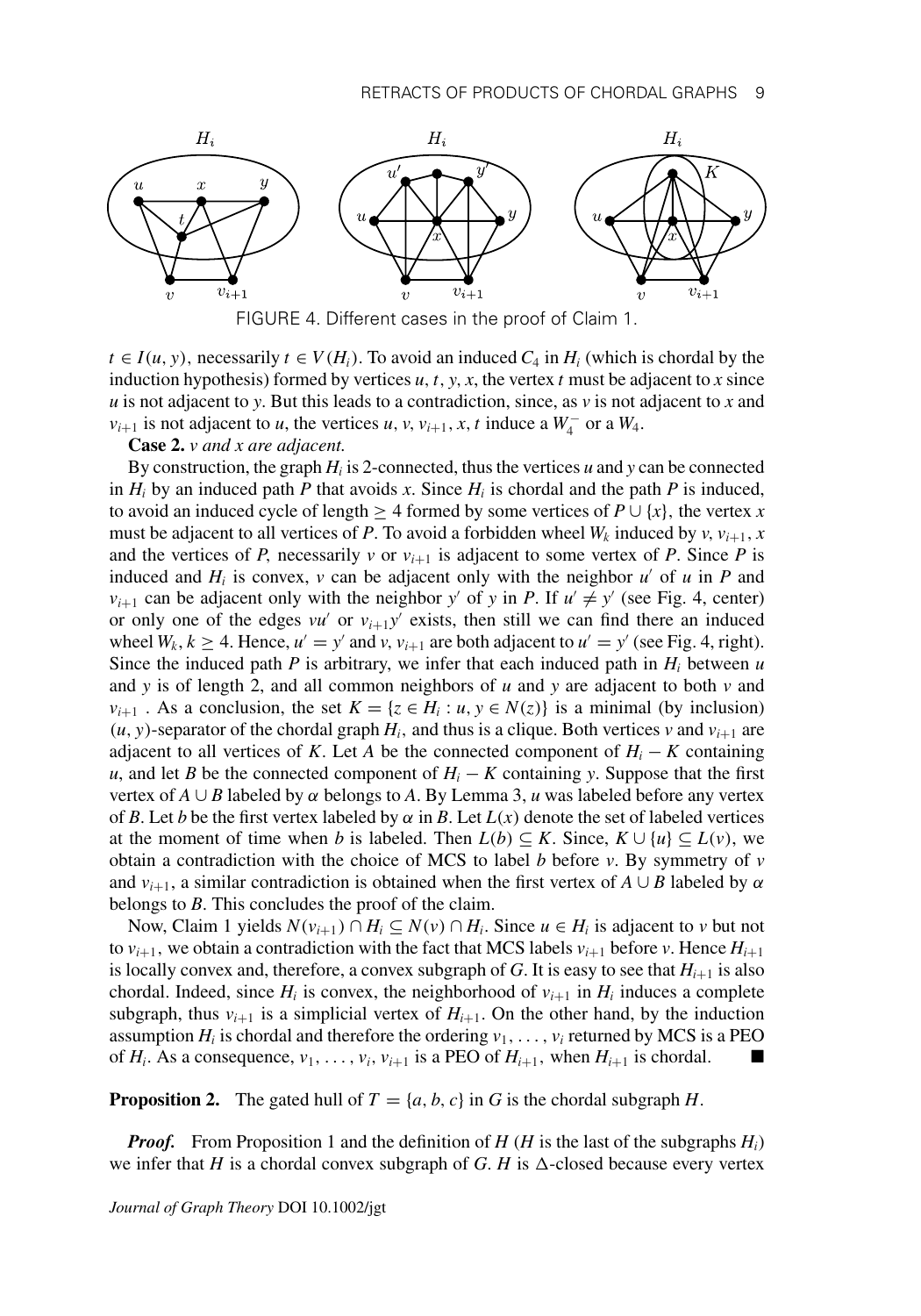

FIGURE 5. The fibers  $W_a$ ,  $W_b$  of the vertices  $a, b \in V(H)$ .

in  $G - H$  has at most one neighbor in *H*, and, since *H* is convex, by Lemma 4, *H* is a gated subgraph of *G*. On the other hand, if  $H = H_k$ , then for any index  $i \leq k$ , the vertex *v<sub>i</sub>* has at least two neighbors in  $H_{i-1}$ , thus *v<sub>i</sub>* belongs to the gated hull of  $H_{i-1}$ . Now, if by induction assumption  $H_{i-1}$  is included in the gated hull of the triangle  $T = \{a, b, c\}$ , then  $v_i$  belongs to this gated hull as well, when  $H_i$  is contained in the gated hull of  $T$ , establishing the induction assertion. This shows that *H* is contained in the gated hull of *T*. Hence, *H* is indeed the gated hull of *T*.

Let *uv* be an edge in *G* and, from now on, let *H* be the gated hull of the graph induced by  $\{u, v\}$  in *G*. If *uv* does not belong to a triangle of *G*, then  $\{u, v\}$  is convex and  $\Delta$ -closed, thus  $\{u, v\}$  itself is a gated set of *G*. In this case, *H* is isomorphic to  $K_2$  and is clearly chordal. If  $u, v$  lie in a triangle  $T$ , then  $H$  coincides with the gated hull of  $T$  and can obtained by the (partial) MCS procedure as described above. By Proposition 2, *H* is chordal as well.

Any gated subset *S* of *G* gives rise to a partition  $W_a$  ( $a \in S$ ) of the vertex set of *G*; viz., the *fiber*  $W_a$  of *a* relative to *S* consists of all vertices *x* (including *a* itself) having *a* as their gate in *S*. For adjacent vertices *a*, *b* of *S*, let *Uab* be the set of vertices from *Wa* which are adjacent to vertices from  $W_b$ . Let also  $U_a = \{x \in W_a : \exists y \notin W_a, xy \in E(G)\}.$ By some abuse of notation,  $W_a$ ,  $U_a$ , and  $U_{ab}$  will denote both the sets and the subgraphs induced by these sets. An example is given in Figure 5 .

**Lemma 5.** *Each fiber Wa relative to H is gated. There exists an edge between two distinct fibers Wa and Wb if and only if a and b are adjacent*.

*Proof.* To show that  $W_a$  is gated, since  $W_a$  is connected because  $I(u, a) \subset W_a$  for any  $u \in W_a$ , by Lemma 4, it suffices to prove that  $W_a$  is locally convex and  $\Delta$ -closed. Let  $x, y \in W_a$  have a common neighbor *z*, and, for the purposes of contradiction, suppose that  $z \notin W_a$ . Hence  $z \in W_b$  for some  $b \in V(H)$  different from *a*. Since *a* (resp. *b*) is the unique vertex that minimizes the distance from *x* (resp. *z*) to *H*, we infer that  $d(x, a) = d(z, b)$ *k* and analogously that  $d(y, a) = d(z, b) = k$ . We claim that *a* and *b* are adjacent. Indeed, since  $z \in W_b$ , there must be a shortest path from *z* to *a*, going through *b*. Since  $d(z, b) = k$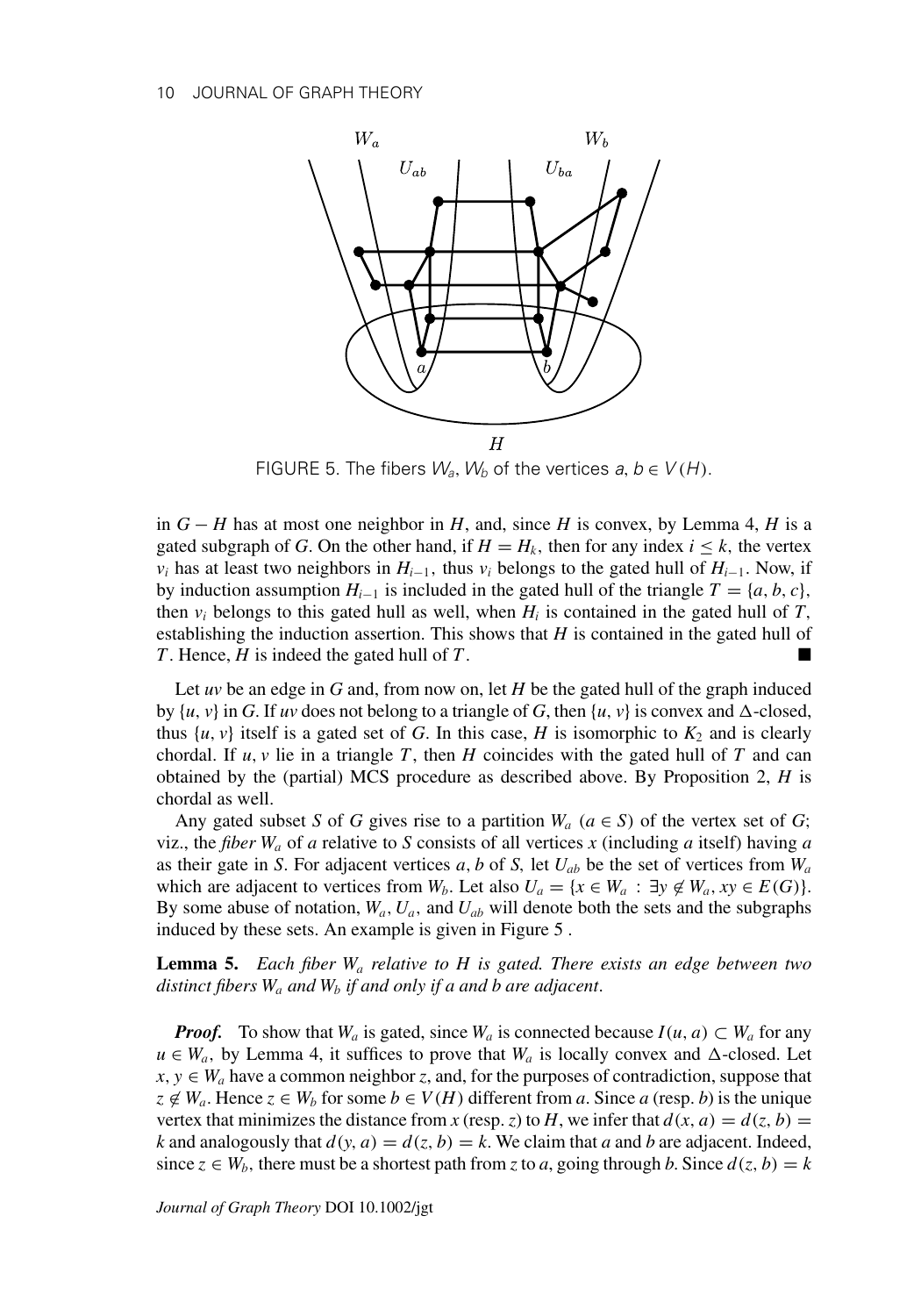and  $d(z, a) = d(x, a) + 1 = k + 1$ , we infer  $d(a, b) \le 1$  which implies that *a* and *b* are adjacent.

By using the quadrangle condition for  $a$ ,  $x$ ,  $y$ , and  $z$  (or, if  $x$  and  $y$  are adjacent, using the triangle condition for  $a$ ,  $x$ , and  $y$ ), we conclude that  $x$  and  $y$  have a common neighbor  $t$ such that  $d(a, t) = k - 1$ . Since  $t \in I(x, a)$ , clearly  $t \in W_a$  and thus  $d(b, t) = k$ . Applying the quadrangle condition for  $b$ ,  $t$ ,  $z$ , and  $x$ , we infer that  $t$  and  $z$  have a common neighbor *s* such that  $d(b, s) = k - 1$ . It is easy to see that *t* is not adjacent to *z* and that *s* is not adjacent to *x* and *y*. Consequently, the vertices *x*, *y*, *z*, *s*, and *t* induce a  $K_{2,3}$  if *x* and *y* are not adjacent, or a  $W_4^-$  otherwise. This leads to a contradiction. Hence  $W_a$  is locally convex and  $\Delta$ -closed, when each fiber  $W_a$  is gated.

Now suppose that there exists an edge *uv* with  $u \in W_a$  and  $v \in W_b$ . Since *a* is the gate of *u* in *H* and *b* is the gate of *v* in *H*, we conclude that  $d(u, a) + d(a, b) = d(u, b) \le$  $1 + d(v, b)$  and  $d(v, b) + d(b, a) = d(v, a) \leq 1 + d(u, a)$ . From these two inequalities, we deduce that  $d(a, b) = 1$ .

**Lemma 6.** *Let a, b*  $\in$  *V*(*H*) *be two adjacent vertices. Then*  $U_{ab} = U_a$  *and*  $U_{ba} = U_b$ *.* 

*Proof.* If *H* has only two vertices, the assertion is trivial. Otherwise, since *H* is a 2-connected chordal subgraph, there exists a vertex  $c \in V(H)$  such that *a*, *b*, *c* form a triangle. We first claim that  $U_{ab} = U_{ac}$ . Let  $x \in U_{ab}$ . Then there exists  $y \in U_b$  that is adjacent to *x* and clearly  $d(a, x) = d(b, y)$ . Since  $c \in W_c$ , we have  $d(c, x) = d(c, y)$  $k \ge 2$ , and by the triangle condition there exists a common neighbor *z* of *x* and *y* such that  $d(c, z) = k - 1$ . It is easy to see that  $z \in W_c$ , which implies that  $x \in U_{ac}$ . By symmetry, we infer that  $U_{ab} = U_{ac}$ . Now, let  $x \in U_a$ . Then  $x \in U_{ad}$  for some  $d \in N(a) \cap H$ . Since *H* is 2-connected and chordal, there exists a sequence of vertices  $b = c_0, c_1, \ldots, c_m = d$  of *H* such that *a*,  $c_i$ , and  $c_{i+1}$  form a triangle for all  $i = 0, \ldots m - 1$ . By the previous reasoning, this implies that  $U_{ab} = U_{ac_i} = U_{ad}$ . In particular,  $x \in U_{ab}$ , showing that  $U_{ab} = U_a$ .

By Lemma 5, we infer that any vertex  $x \in U_{ab} = U_a$  has exactly one neighbor in  $U_{ba} = U_b$ . Indeed, since each fiber  $W_b$  is gated, there cannot be a vertex not in  $W_b$  adjacent to two vertices of  $W_b$ . This fact combined with Lemma 6 gives rise to the following natural mapping:  $f_{ab}: U_a \longrightarrow U_b$  that maps  $x \in U_a$  to the neighbor of x in  $U_b$ .

**Lemma 7.** Let a, b be two adjacent vertices of H. Then  $U_a$  and  $U_b$  are isomorphic *subgraphs of G and*  $f_{ab}$  *is an isomorphism between the graphs*  $U_a$  *and*  $U_b$ *.* 

*Proof.* Let *x*, *y* be two adjacent vertices of  $U_a$ , and suppose that their neighbors  $x'$ ,  $y'$ in  $U_b$  are not adjacent. By Lemma 5 each  $W_a$  is gated, thus convex. Since  $W_b$  is convex, we infer that  $d_{W_b}(x', y') = 2$ . Let  $z' \in W_b$  be a common neighbor of x' and y'. Since  $d(y, z') = d(y, x') = 2$ , by the triangle condition we infer that there exists a common neighbor *u* of *y*, *x*<sup>'</sup>, and *z*'. Since  $W_b$  is  $\Delta$ -closed, we conclude that  $u \in W_b$ . But then  $y \in U_a$  has two neighbors *u* and *y'* in  $U_b$ , which is impossible.

**Lemma 8.** *The subgraphs*  $U_a$  *are gated for all*  $a \in V(H)$  *and are mutually isomorphic. Their union is isomorphic to H* $\Box U$ , *where U is any of*  $U_a$ .

*Proof.* Since *H* is connected, from Lemma 7, we immediately infer that the subgraphs  $U_a$  are all mutually isomorphic. Since each fiber  $W_a$  is gated, to prove that  $U_a$  is gated it suffices to show that  $U_a$  is locally convex and  $\Delta$ -closed in the subgraph  $W_a$ .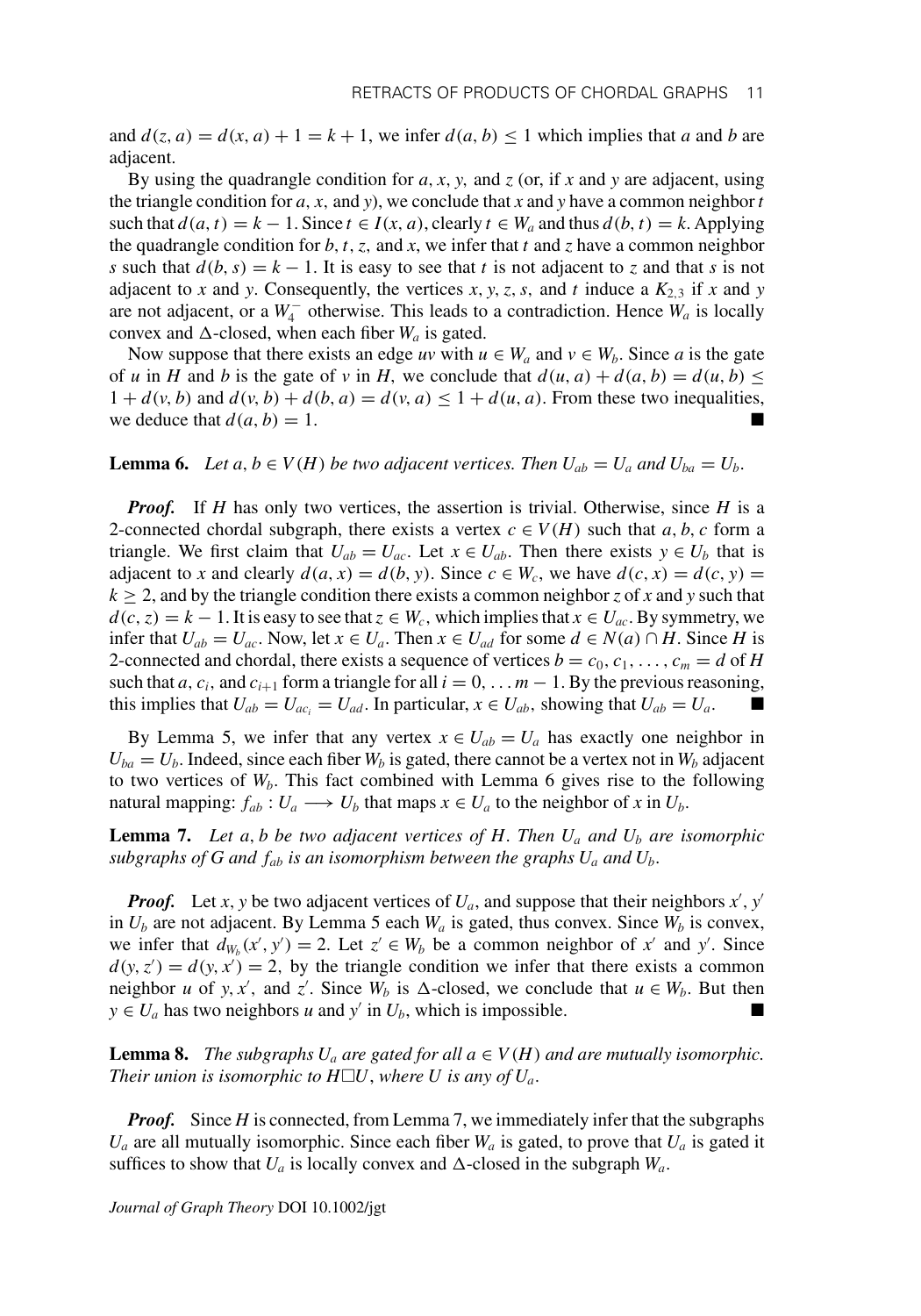#### 12 JOURNAL OF GRAPH THEORY

Let  $x, y \in U_a$  be two vertices having a common neighbor  $z \in U_a$  and suppose that there is a vertex  $s \in W_a \setminus U_a$  that is adjacent to both x and y but not to z (the case when *s* is adjacent to *z* is covered by  $\Delta$ -closedness of  $U_a$  established below). Let *b* be a neighbor of *a* in *H* and let  $x'$ ,  $z'$ ,  $y' \in U_b$  be the neighbors of *x*, *z*, *y*, respectively. By Lemma 7, we conclude that  $z'$  is adjacent to  $x'$  and  $y'$  but  $x'$  and  $y'$  are not adjacent. Then  $d(s, x') = d(s, y') = d(s, z') - 1 = 2$  and by the quadrangle condition we find that *x*<sup>'</sup>, *y*<sup>'</sup> and *s* have a common neighbor *s'*. Since  $W_b$  is convex,  $s' \in U_b$  which in turn implies that  $s \in U_a$ , a contradiction. This shows that  $U_a$  is locally convex.

Let  $x, y \in U_a$  be two adjacent vertices and suppose that there is a vertex  $s \in W_a \setminus U_a$ adjacent to both *x* and *y*. Let *b* be a neighbor of *a* in *H* and let  $x', y' \in U_b$  be the neighbors of *x*, *y*, respectively. By Lemma 7, we know that  $x'$  is adjacent to  $y'$ . Then  $d(s, x') = d(s, y') = 2$  and by the triangle condition we find that x', y', and s have a common neighbor *s'*. Since  $N(s) \subseteq U_a$ , it implies that either *x'* or *y'* has two neighbors in  $U_a$ , a contradiction. This shows that  $U_a$  is  $\Delta$ -closed. Thus  $U_a$  is indeed gated.

The structure of the union of all  $U_a$ ,  $a \in V(H)$ , is now completely described. Its vertex set is isomorphic to  $V(H) \times V(U)$ , where *U* is isomorphic to  $U_a$  for any  $a \in V(H)$ . For any vertices  $a, c \in V(H)$  and any  $x \in U_a$ ,  $y \in U_c$ , x is adjacent to y if and only if either  $a = c$  and  $xy \in E(U_a)$ , or *a* and *c* are adjacent and *y* is the unique neighbor of *x* in  $U_c$ . Hence, the union of  $U_a$  over all  $a \in V(H)$  is isomorphic to  $H\square U$ . *U*.

We collected all results to conclude the proof of the implication (ii)  $\Rightarrow$  (iii) of Theorem 1. We proceed by induction on the cardinality of *G*. First, if *H* (the gated hull of {*u*, *v*} in  $G$ ) is equal to whole graph  $G$ , then  $G$  is chordal, hence  $G$  is a cage-amalgamation graph. Therefore, we can suppose that *H* is a proper subgraph of *G*. Now, suppose that for any  $a \in V(H)$ , the set  $W_a$  coincides with  $U_a$ . By Lemma 8, *G* is isomorphic to  $H\square W_a = H\square U_a$ , where *H* is a chordal graph. Since  $W_a$  has smaller cardinality than *G* and since  $W_a$  is a weakly modular graph without  $K_{2,3}$ ,  $W_k$ , and  $W_k^-, k \ge 4$  (as a gated subgraph of *G*), by induction hypothesis*Wa* is a cage-amalgamation graph. Since Cartesian products and gated amalgams commute (see also Lemma 3.1 of [11]),  $G = H \square W_a$  is a cageamalgamation graph as well. Finally, suppose that for some  $a \in V(H)$  the set  $W_a - U_a$ is nonempty. Since  $U_a$  is gated and is a separator of  $G$ , we conclude that  $G$  is the gated amalgam of  $W_a$  and  $G - (W_a - U_a)$  along the common gated subgraph  $U_a$ . Since both those graphs  $W_a$  and  $G - (W_a - U_a)$  have smaller cardinality that  $G$ , they are cageamalgamation graphs, and thus so is *G*. This concludes the proofs of the implication  $(ii) \Rightarrow (iii)$  and of Theorem 1.

#### **4. THE PRISM COMPLEXES OF CAGE-AMALGAMATION GRAPHS**

The second result of this article concerns the geometry of prism complexes derived from cage-amalgamation graphs. Namely, we show that all such complexes endowed with intrinsic  $l_2$ -metric are CAT(0) metric spaces. We continue with the definition of piecewise Euclidean (PE) cell complexes and of CAT(0) metric spaces.

A *Euclidean cell* is a convex polytope in some Euclidean space. By a *PE cell complex*, we will mean a space **X** formed by gluing together Euclidean cells via isometries of their faces, together with the decomposition of **X** into cells. Additionally, we assume that the intersection of two cells is either empty or a single face of each of the cells. If all cells of **X** are Euclidean simplexes (respectively, cubes), we will say that **X** is a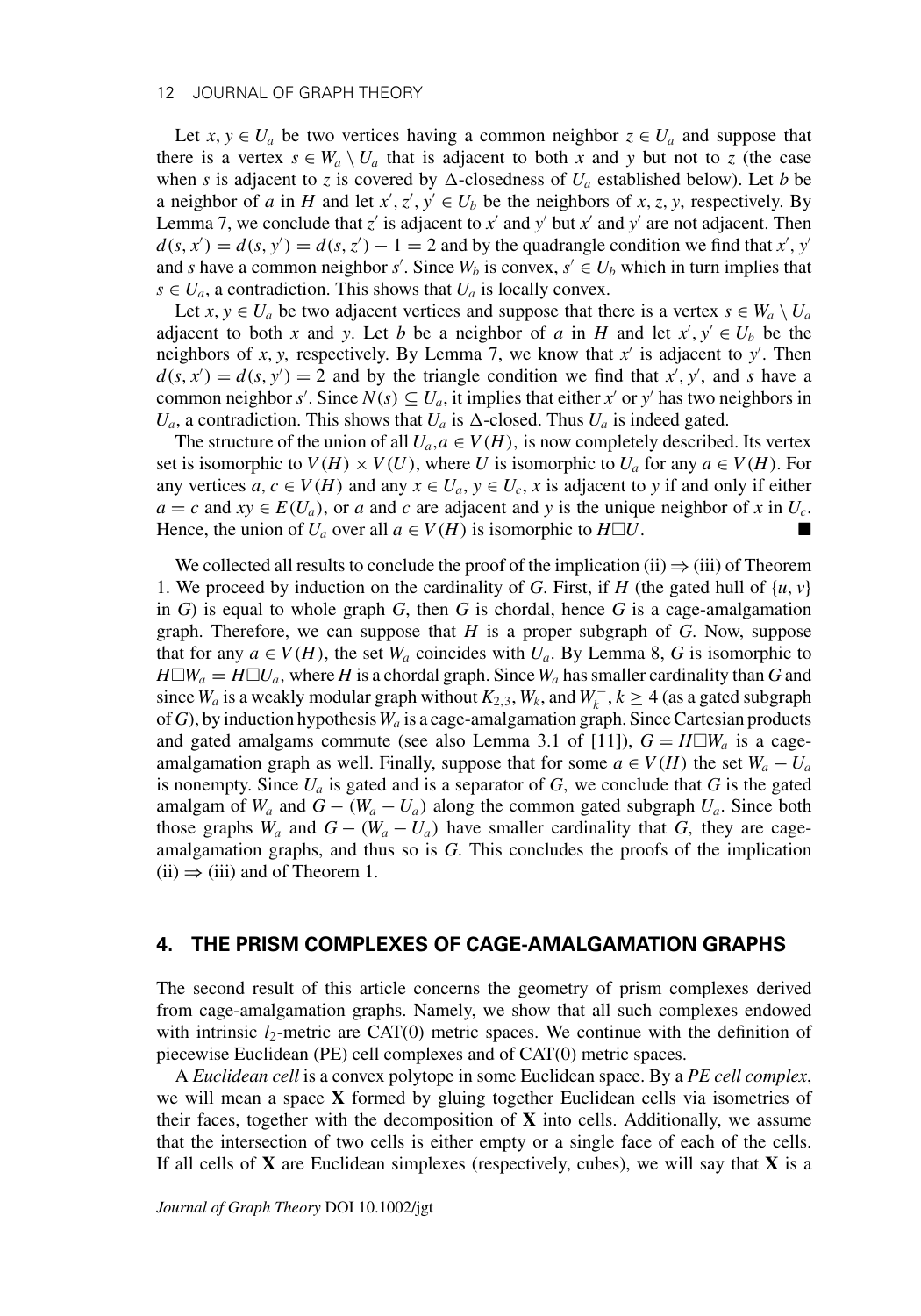*simplicial* (respectively, *cubical) cell complex*. If all cells of **X** are Euclidean prisms, that is, Cartesian products of simplices, then **X** is called a *prism complex*; the precise definition is given below. For a PE complex **X** denote by *V*(**X**) and *E*(**X**) the *vertex set* and the *edge set* of **X**, namely, the set of all zero-dimensional and one-dimensional faces of **X**. The pair (*V*(**X**), *E*(**X**)) is called the *(underlying) graph* or the *1-skeleton* of **X** and is denoted by  $G(\mathbf{X})$ .

With each simplicial or cubical PE complex **X** one can associate in a canonical way an abstract simplicial or cubical complex. Recall that an abstract *simplicial complex* **X** is a collection of sets (called *simplices*) such that  $\sigma \in \mathbf{X}$  and  $\sigma' \subseteq \sigma$  implies  $\sigma' \in \mathbf{X}$ . A *cubical complex* **X** is a set of (graph) cubes of any dimensions that is closed under taking subcubes and nonempty intersections. Simplices or cubes of the respective complexes are called *faces*. The *link* of a vertex *x* in a simplicial complex **X**, denoted link $(x, \mathbf{X})$  is simplicial complex consisting of all simplexes  $\sigma$  of **X** such that  $x \notin \sigma$  and  $\sigma$  together with *x* defines a simplex of **X**. A simplicial complex **X** is a *flag complex* (or a *clique complex*) if any set of vertices is included in a face of **X** whenever each pair of its vertices is contained in a face of **X** (in the theory of hypergraphs, this condition is called *conformality*). A flag complex can therefore be recovered by its underlying graph  $G(X)$ : the complete subgraphs of  $G(X)$  are exactly the simplices of **X**. Conversely, for a graph G one can derive a simplicial complex  $X(G)$  by taking all complete subgraphs (simplices) as faces of the complex. Analogously, for a graph *G* one can also derive a cubical complex **C**(*G*) by taking all induced subhypercubes as faces. If *G* is a median graph, then **C**(*G*) consists of all hypercubes which are obtained as Cartesian products of the prime graphs (as we noticed above, they are all two-vertex complete graphs  $K_2$ ). The simplicial complexes arising as clique complexes of bridged graphs were characterized in [16] as simply connected simplicial complexes in which the links of vertices do not contain induced 4 and 5-cycles (these complexes have been rediscovered and investigated by Januszkiewicz and Swiatkowski [26], who called them "systolic complexes" and considered them as simplicial complexes satisfying combinatorial nonpositive curvature property, see the definition below).

In the context of graphs *G* obtained via Cartesian products and gated amalgamations from prime graphs containing cliques of arbitrary size, it is natural to associate to each prime graph  $G_i$  of  $G$  a PE simplicial complex  $\mathbf{X}(G_i)$  obtained by replacing each simplex of the clique complex of  $G_i$  by an Euclidean simplex. Then the *prism complex* of  $G$  is the PE cell complex **H**(*G*) obtained by taking all Hamming subgraphs of *G* (Cartesian products of complete subgraphs of prime graphs) and replacing them by respective Euclidean prisms. Then each face  $\tau$  of **H**(*G*) is the Cartesian product  $\tau = \sigma_1 \times \cdots \times \sigma_k$ , where  $\sigma_i$  is a simplex of  $\mathbf{X}(G_i)$ ,  $i = 1, \ldots, k$ . This is consistent with the standard definition of the product of two (or more) polytopes given on pp. 9-10 of the book of Ziegler [36]: given two polytopes  $P \subset \mathbb{R}^n$  and  $Q \subset \mathbb{R}^m$ , the *product* of *P* and *Q* is the set  $P \times Q = \{(x, y) : x \in P, y \in Q\}$ .  $P \times Q$  is a polytope of dimension dim(*P*) + dim(*Q*), whose nonempty faces are the products of nonempty faces of *P* and nonempty faces of *Q*. It is well known (see e.g., p. 110 of [36]) that the product  $\sigma_1 \times \cdots \times \sigma_k$  of Euclidean simplices  $\sigma_1, \ldots, \sigma_k$  is a convex polyhedron  $\tau$ , called a *prism*. Notice that if *G* is a median graph (or more generally, a triangle-free graph), then the prism complex of *G* coincides with the cubical complex  $C(G)$  defined before.

Let  $(X, d)$  be a metric space. The *interval* between two points  $x, y$  of  $X$  is the set  $I(x, y) = \{z \in X : d(x, y) = d(x, z) + d(z, y)\}$ ; for example, in Euclidean spaces, the interval  $I(x, y)$  is the closed line segment having x and y as its endpoints. The space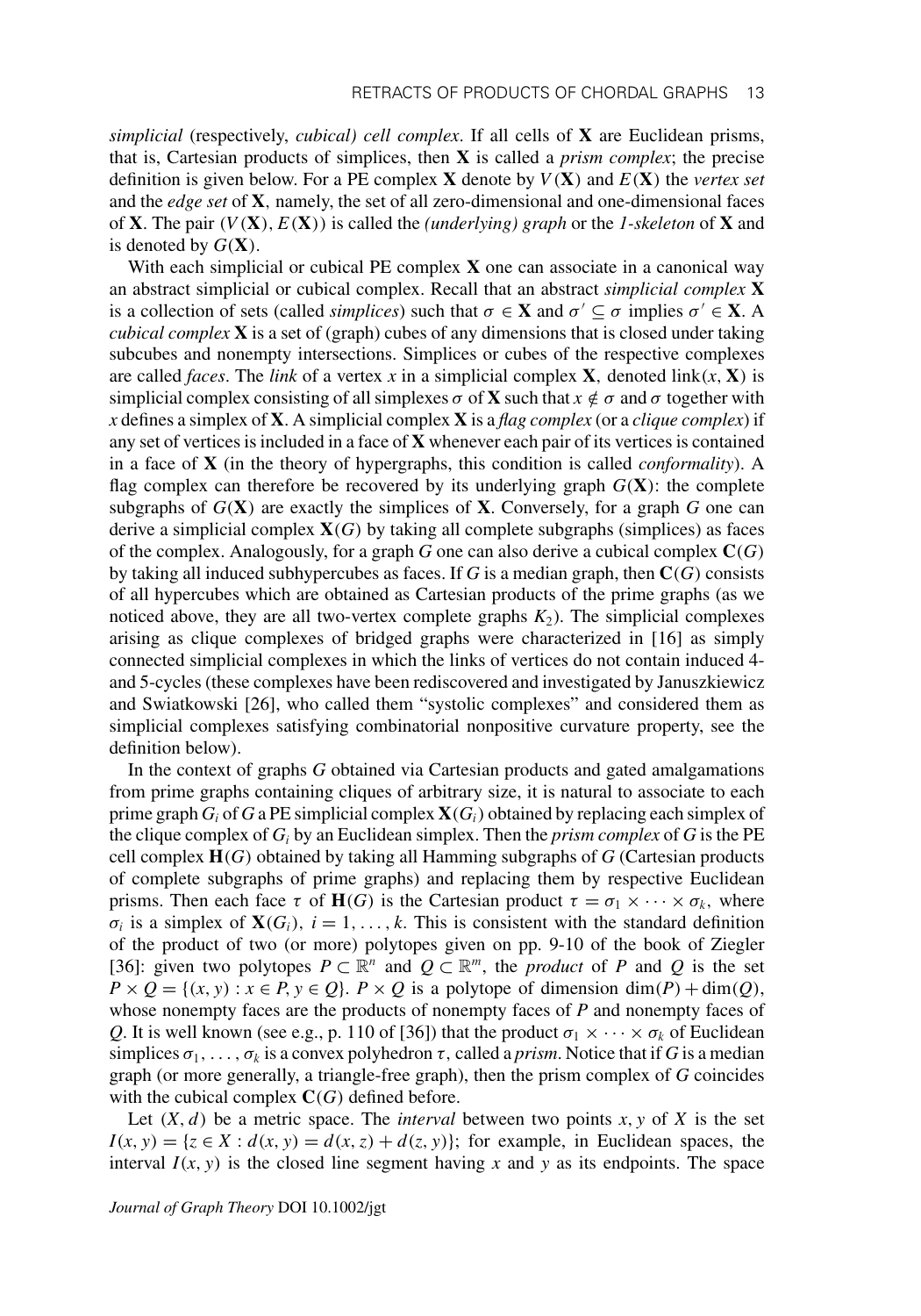#### 14 JOURNAL OF GRAPH THEORY

 $(X, d)$  is called *Menger-convex* if for any two distinct points  $x, y \in X$  there exists a point  $z \in I(x, y)$  different from *x*, *y*. A *geodesic* joining two points *x* and *y* from *X* is the image of a (continuous) map  $\gamma$  from a line segment [0, 1]  $\subset \mathbb{R}$  to *X* such that  $\gamma(0) = x$ ,  $\gamma(1) = y$ and  $d(\gamma(t), \gamma(t')) = |t - t'|$  for all  $t, t' \in [0, 1]$ . The space  $(X, d)$  is said to be *geodesic* if every pair of points  $x, y \in X$  is joined by a geodesic (which is necessarily included in  $I(x, y)$  [12]. Every complete Menger-convex metric space is geodesic [12]. Any finite PE cell complex **X** can be endowed with an intrinsic  $l_2$ -metric [12], transforming **X** into a complete geodesic space. Suppose that inside every cell of **X** the distance is measured according to the Euclidean  $l_2$ -metric. The *intrinsic*  $l_2$ -metric  $d_2$  of **X** is defined by assuming that the distance between two points  $x, y \in \mathbf{X}$  lying in different cells equals to the infimum of the lengths of the paths joining them. Here a *path* in **X** from *x* to *y* is a sequence *P* of points  $x = x_0, x_1 \dots x_{m-1}, x_m = y$  such that for each  $i = 0, \dots, m-1$ , there exists a cell  $\tau_i$  containing  $x_i$  and  $x_{i+1}$ ; the *length* of *P* is  $l(P) = \sum_{i=0}^{m-1} d(x_i, x_{i+1})$ , where  $d(x_i, x_{i+1})$  is computed inside  $\tau_i$  according to the Euclidean  $l_2$ -metric.

Now, we will briefly review the definitions and some characterizations of CAT(0) metric spaces (geodesic metric spaces of global nonpositive curvature). This theory originates from the classical papers of Alexandrov, Busemann, Bruhat, Cartan, Hadamard, Tits, Toponogov, and others. In most generality it has been defined in the seminal paper of Gromov [22]. CAT(0) spaces represent a far-reaching common generalization of Euclidean spaces, classical real-hyperbolic spaces (which are spaces with negative curvature), and Riemannian manifolds of strictly negative sectional curvature. CAT(0) spaces play a vital role in modern combinatorial group theory, where various versions of hyperbolicity are related to group-theoretic properties [21], [22]; many arguments in this area have a strong metric graph-theoretic flavor. For a survey in more depth and background, the reader should refer to the book of Bridson and Haefliger [12], whose terminology we follow.

A *geodesic triangle*  $\Delta(x_1, x_2, x_3)$  in a geodesic metric space  $(X, d)$  consists of three distinct points in *X* (the vertices of  $\Delta$ ) and a geodesic between each pair of vertices (the sides of  $\Delta$ ). A *comparison triangle* for  $\Delta(x_1, x_2, x_3)$  is a triangle  $\Delta(x'_1, x'_2, x'_3)$  in the Euclidean plane  $\mathbb{E}^2$  such that  $d_{\mathbb{E}^2}(x'_i, x'_j) = d(x_i, x_j)$  for *i*,  $j \in \{1, 2, 3\}$ . A geodesic metric space  $(X, d)$  is defined to be a  $CAT(\theta)$  space [22] if all geodesic triangles  $\Delta(x_1, x_2, x_3)$ of *X* satisfy the comparison axiom of Cartan–Alexandrov–Toponogov (this explains the acronym CAT(0)):

*If y is a point on the geodesic between*  $x_1$  *and*  $x_2$  *in the triangle*  $\Delta(x_1, x_2, x_3)$  *and*  $y'$ *is the unique point on the line segment*  $[x'_1, x'_2]$  *of the comparison triangle*  $\Delta(x'_1, x'_2, x'_3)$  $\text{such that } d_{\mathbb{E}^2}(x'_i, y') = d(x_i, y) \text{ for } i = 1, 2, \text{ then } d(x_3, y) \leq d_{\mathbb{E}^2}(x'_3, y').$ 

This simple axiom turns out to be very powerful, because CAT(0) spaces have many properties and can be characterized in several natural ways. For example, a geodesic metric space  $(X, d)$  is CAT(0) if and only if the distance function  $f(t) = d(\alpha(t), \beta(t))$ is convex for any geodesics  $\alpha$  and  $\beta$ . From this property, one can immediately conclude that in CAT(0) spaces (such as in bridged graphs) the *r*-neighborhoods  $B_r(A) = \{x :$  $d(x, A) \leq r$  of convex sets *A* are convex. The convexity of balls yields that CAT(0) spaces are contractible. The convexity of the distance function also implies that CAT(0) spaces do not contain isometrically embedded cycles. Any two points of a CAT(0) space can be joined by a unique geodesic; furthermore, a PE complex **X** is CAT(0) if and only if any two points of **X** can be joined in **X** by a unique geodesic. Other characterizations (in particular, via links) and properties of CAT(0) PE complexes can be found in the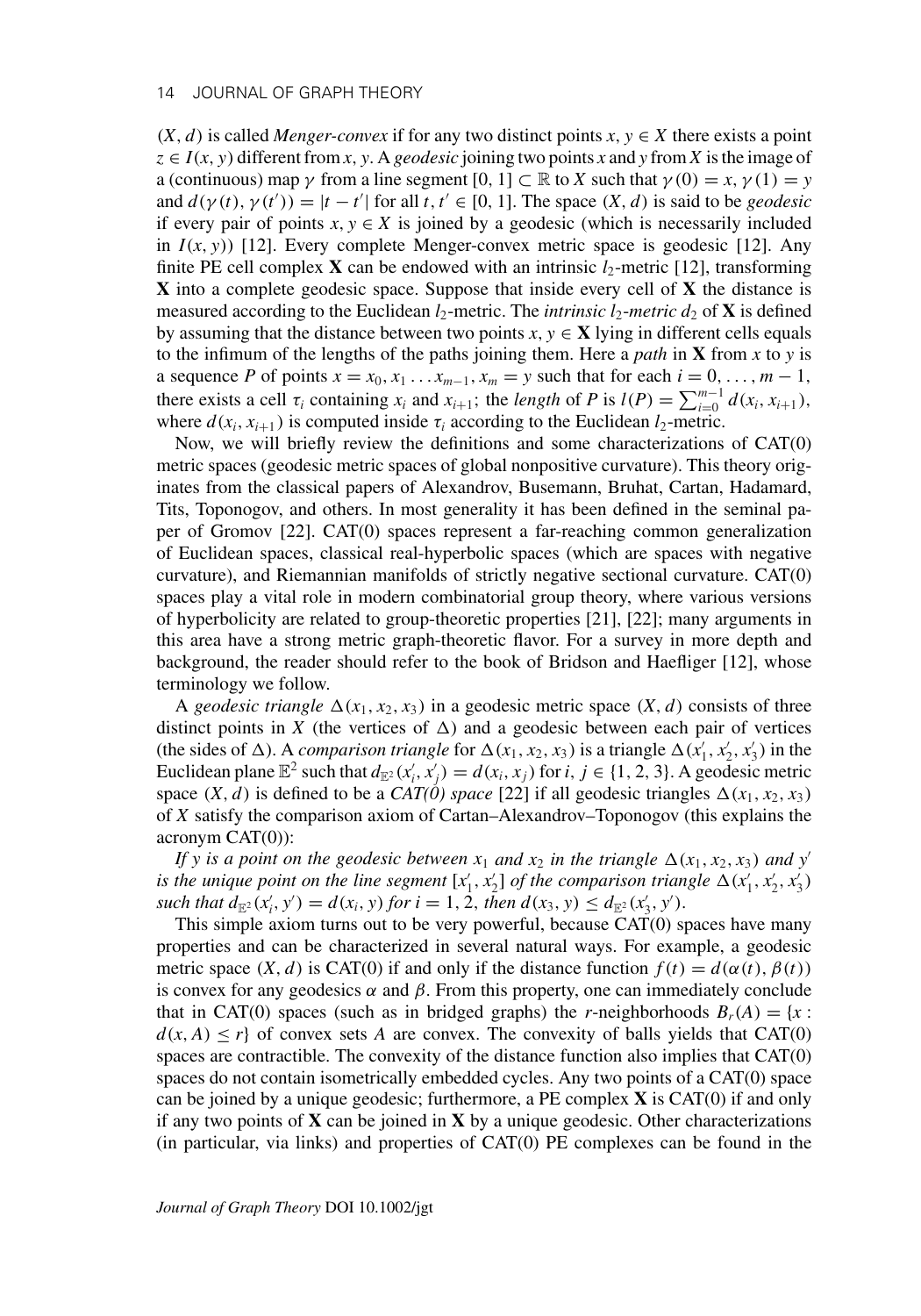book [12]. In the case of cube complexes, Gromov [22] presented a nice combinatorial characterization of CAT(0) condition: a cube complex **X** is CAT(0) if and only if **X** is simply connected and the links of vertices are flag simplicial complexes.

Now, we formulate the second result of this article.

#### **Theorem 2.** *If G is a cage-amalgamation graph, then any prism complex* **H**(*G*) *derived from G and equipped with the intrinsic*  $l_2$ *-metric*  $d_2$  *is a CAT(0) metric space.*

It was already noticed in [16], [23] that clique complexes of chordal graphs lead to CAT(0) simplicial complexes. Gromov called them (p. 121 of [23]) *tree-like polyhedra* and also noticed to be CAT(0). In the rest of this section, we prove Theorem 2.

The proof of Theorem 2 uses the decomposition scheme from Theorem 1 and runs in three steps: first we show that a PE simplicial complex derived from the clique complex of a chordal graph is  $CAT(0)$ , then we establish that the prism complex of a Cartesian product of chordal graphs is CAT(0) as well, and finally we show that gated amalgams of cage-amalgamation graphs preserve the CAT(0) property of their prism complexes. The proof employs the following known property of CAT(0) spaces due to Reshetnyak and which is a particular case of the basic gluing theorem 11.1 of [12].

**Gluing Theorem.** *If*  $(X_1, d_1)$  *and*  $(X_2, d_2)$  *are two CAT(0) spaces,*  $A_i$  *is a convex nonempty subset of*  $(X_i, d_i)$ ,  $i = 1, 2$ , *and there exists an isometry*  $\varphi$  *between*  $A_1$  *and*  $A_2$ *, then the metric space*  $(X_1 \cup X_2, d)$  *obtained by gluing*  $X_1$  *and*  $X_2$  *along the sets*  $A_1$  *and A*<sup>2</sup> *is CAT(0).*

The metric space  $(X_1 \cup X_2, d)$  is obtained by identifying  $A_1$  and  $A_2$  according to  $\varphi$  and *d* is defined to be  $d_1$  on  $X_1$ ,  $d_2$  on  $X_2$ , and  $d(x, y) = \inf\{d_1(x, a) + d_2(a, y) : a \in A_2 = 0\}$  $\varphi(A_1)$  if  $x \in A_1$  and  $y \in A_2$ .

We first recall the proof of Corollary 8.4 of [16] showing that any simplicial complex **X**(*G*) derived from the clique complex of a finite chordal graph *G* is CAT(0). We recall this short proof here because the proof of Theorem 2 is based on the same principle. We proceed by induction on the number of vertices of *G*. Let *x* be a simplicial vertex of *G*. Then *x* belongs to the unique maximal by inclusion simplex  $\sigma$  of  $\mathbf{X}(G)$  induced by *x* and all its neighbors in *G*. Consequently,  $X(G)$  can be obtained by gluing  $\sigma$  and  $X'$ , where **X**' is the subcomplex of **X**(**G**) spanned by the facet  $\sigma'$  of  $\sigma$  not containing x (i.e., by link( $x$ ,  $X(G)$ ) and the maximal simplexes of  $X(G)$  distinct from  $\sigma$  (in fact,  $X'$  is a simplicial complex derived from the clique complex of the chordal graph  $G' := G - \{x\}$ . Since the gluing is performed along a convex set  $\sigma'$  of both complexes  $\sigma$  and **X**', from the result of Reshetnyak mentioned above, we obtain that  $X(G)$  is CAT(0) if and only if  $\sigma$  and **X**' are CAT(0). Since **X**' = **X**(*G*<sup>'</sup>) and the graph *G*<sup>'</sup> is chordal, by the induction assumption,  $X'$  is CAT(0), and we are done. In view of perfect elimination schemes of chordal graphs *G*, **X**(*G*) can be written as a directed union  $\bigcup_{i=1}^{n} \mathbf{X}_i$  where  $\mathbf{X}_i = \mathbf{X}_{i-1} \cup \sigma_i$ and the simplex  $\sigma_i$  meets  $\mathbf{X}_{i-1}$  over a single face  $\sigma'_i$ .

Now suppose that *G* is a cage-amalgamation graph whose prime graphs are the chordal graphs  $G_1, \ldots, G_m$ . Each of these graphs occurs as a gated subgraph of *G*. Let *x* be a simplicial vertex of  $G_1$ . Denote by  $\sigma_x$  the unique maximal by inclusion simplex of  $\mathbf{X}(G_1)$ induced by *x* and all its neighbors in  $G_1$  and let  $\sigma'_x$  be the facet of  $\sigma_x$  not containing the vertex *x*. For each vertex *a* of  $G_1$ , denote by  $W_a$  its fiber in *G* relative to some copy of the gated subgraph  $G_1$ . From Lemma 5, each such fiber  $W_a$  is gated. From Lemmas 7 and 8, we conclude that the boundaries  $U_a$  of these fibers  $W_a$  are isomorphic gated subgraphs of *G*. Denote by  $\mathbf{H}_{\sigma_x}$  (resp.  $\mathbf{H}_{\sigma'_x}$ ) the prism complexes of the subgraphs of *G* induced by the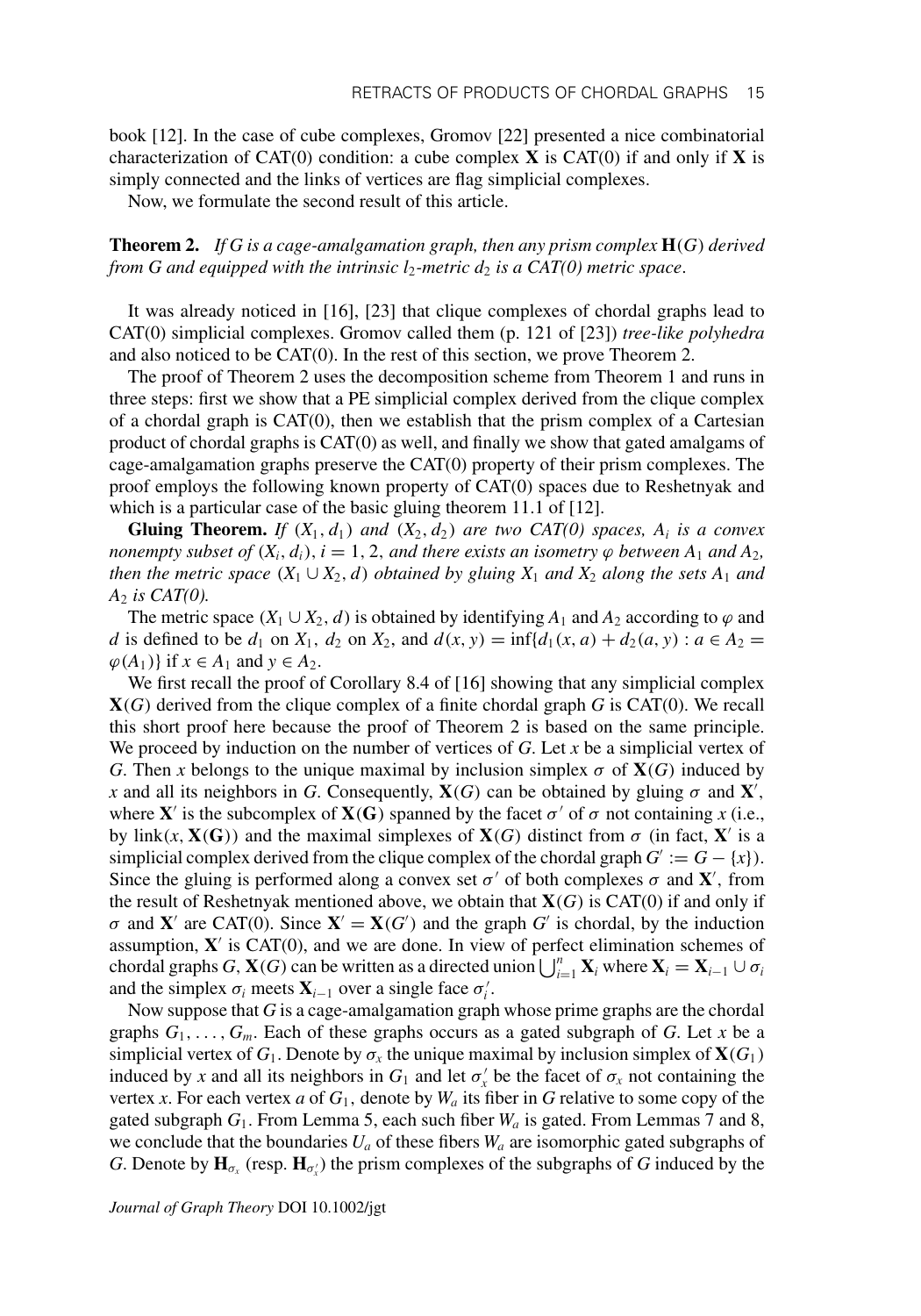

FIGURE 6. To the proof of Lemma 9.

unions  $\bigcup_{a \in \sigma_x} U_a$  (resp.  $\bigcup_{a \in \sigma'_x} U_a$ ). Notice that  $\mathbf{H}_{\sigma'_x}$  is a subcomplex of  $\mathbf{H}_{\sigma_x}$  and that both  $\mathbf{H}_{\sigma_x}$  and  $\mathbf{H}_{\sigma_x}$  are subcomplexes of  $\mathbf{H}(G)$ .

**Lemma 9.** *If p, q are two points of*  $\mathbf{H}_{\sigma_x'}$ , then any geodesic connecting p and q in  $\mathbf{H}_{\sigma_x}$ is contained in  $\mathbf{H}_{\sigma_x^{\prime}}$ .

*Proof.* Suppose by way of contradiction that such a geodesic  $\gamma(p, q)$  contains a point in the set  $H_{\sigma_x} - H_{\sigma'_x}$  (see Fig. 6 for an illustration). Let  $\pi_1, \ldots, \pi_k$  be the maximal by inclusion prisms of  $\mathbf{H}_{\sigma}$  intersected by  $\gamma(p, q)$  labeled in order in which they are traversed by  $\gamma(p, q)$ . Let  $\pi'_i$  be the facet of  $\pi_i$  in  $\mathbf{H}_{\sigma'_x}$ , that is,  $\pi'_i = \pi_i \cap \mathbf{H}_{\sigma'_x}$ . The intersection of any two consecutive prisms  $\pi_i$  and  $\pi_{i+1}$  is a face  $\tau_i$  of each of them. Let  $\tau'_i$  denote the facet of  $\tau_i$  in  $\pi'_i$  (and  $\pi'_{i+1}$ ). Let  $r_i \in \gamma(p, q) \cap \tau_i$ . The orthogonal projection of each prism  $\pi_i$ on its facet  $\pi'_i$  is a nonexpansive map  $f_i$ . Moreover, each point  $r_i$  is mapped by  $f_i$  and *f*<sub>*i*+1</sub> to the same point *r*<sup>'</sup><sub>*i*</sub> belonging to  $\tau$ <sup>'</sup><sub>*i*</sub>. As a result, the length of the path  $\gamma'(p, q)$ between  $p = r'_0$  and  $q = r'_k$  consisting of line segments connecting the consecutive points *p*, *r*<sub>1</sub>, *r*<sub>2</sub>,..., *r*<sub>*k*</sub><sup> $\ell$ </sup>, *q* is at most the length of  $\gamma$  (*p*, *q*). Since *p*, *q*  $\in$  **H**<sub>σ'</sub><sub>*x*</sub> and  $\gamma$  (*p*, *q*) passes via a point of  $\mathbf{H}_{\sigma_x} - \mathbf{H}_{\sigma_x}$ , at least one of the orthogonal projections  $r_i^j r_{i+1}^j$  must be strictly smaller than the length of  $\gamma(r_i, r_{i+1})$  (the portion of  $\gamma(p, q)$  comprised between  $r_i$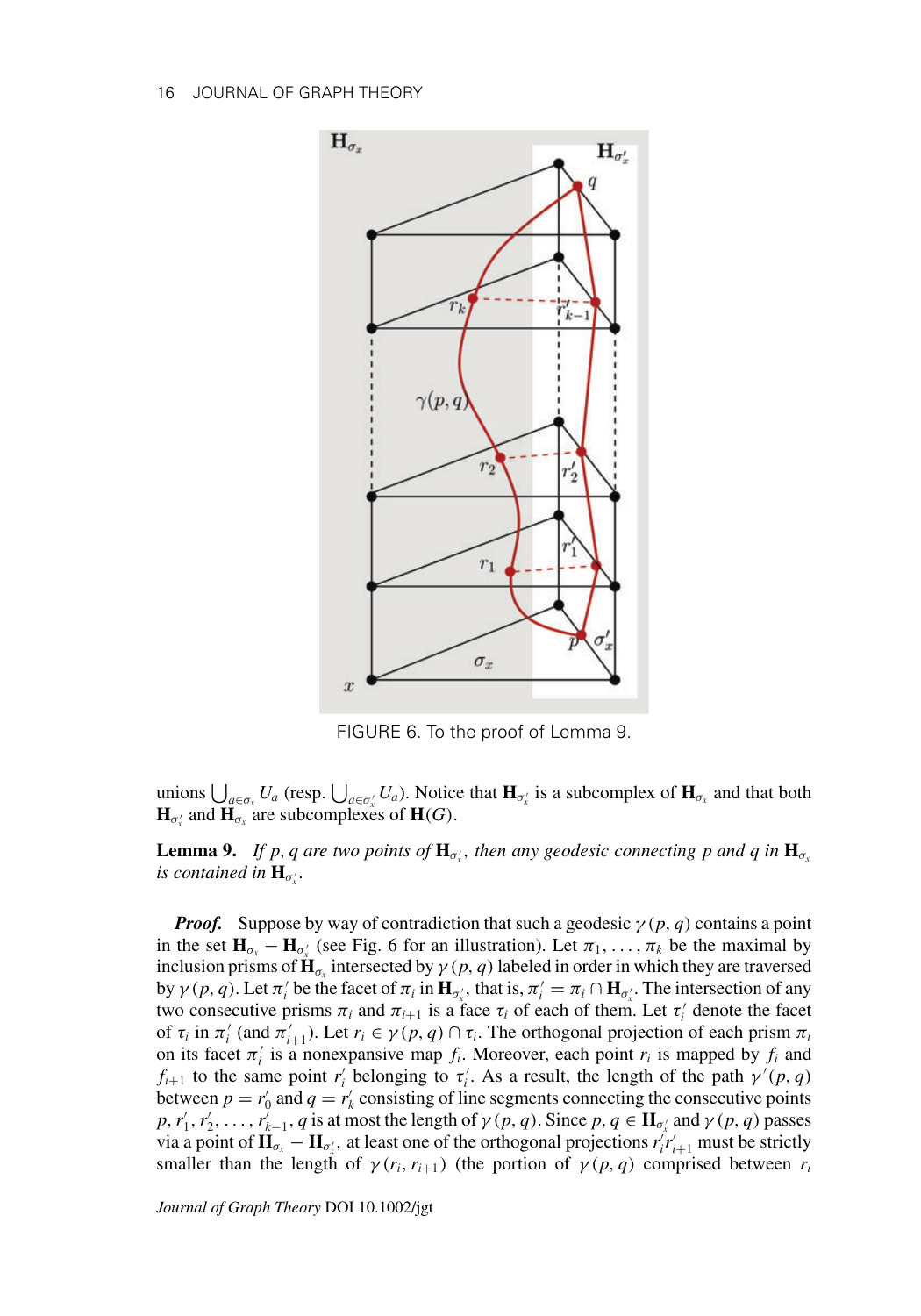and  $r_{i+1}$ ), thus  $\gamma'(p,q)$  is strictly shorter than  $\gamma(p,q)$ , completing the proof of the lemma.

Now, by induction on the number of vertices of *G*, we will establish that if *G* is a Cartesian product of chordal graphs  $G_1, \ldots, G_m$ , then  $H(G)$  is CAT(0). This is obviously true if each  $G_i$  is a clique. So, suppose without loss of generality that  $G_1$  is not a clique. Let *x* be a simplicial vertex of  $G_1$ . From Lemma 9, we know that the subcomplex  $\mathbf{H}_{\sigma_x^{\prime}}$  is convex (with respect to the *d*<sub>2</sub>-metric) in  $\mathbf{H}_{\sigma_x}$ . Let  $G'_1 := G_1 - \{x\}$  and  $G' := G'_1 \square G_2 \square \dots \square G_m$ . By induction assumption,  $H_{\sigma_x}$  and  $H(G')$  are CAT(0) spaces. Since  $H(G)$  is obtained by gluing  $H_{\sigma_x}$  and  $H(G')$  along  $H_{\sigma'_x}$  and  $H_{\sigma'_x}$  is convex in  $H_{\sigma_x}$ , to apply the basic gluing theorem, it suffices to show that  $\mathbf{H}_{\sigma_x}$  is convex in  $\mathbf{H}(G')$ . This is obviously true when  $G'_1 = \sigma'_x$ . Otherwise,  $G'_1$  contains a simplicial vertex  $y \notin \sigma'_x$ . Let  $G'' = G'_1 - \{y\}$  and assume by induction assumption that  $H_{\sigma'_x}$  is convex in  $H(G'')$ . Therefore, if  $H_{\sigma'_x}$  is not convex in  $H(G_1')$ , then we can find two points  $p, q \in H_{\sigma'_x}$  and a geodesic  $\gamma(p, q)$  between *p* and *q* in **H**( $G$ <sup>'</sup><sub>1</sub>)</sub> containing at least one point  $z \in H(\hat{G}^{\prime}_1) - H(G^{\prime\prime}) = H_{\sigma_y} - H_{\sigma_y}$ . Then  $\gamma(p, q)$  contains two points  $p', q' \in H_{\sigma_y}$  such that *z* belongs to the portion  $\gamma(p', q')$  of  $\gamma(p, q)$  comprised between *p'* and *q'*. Since  $\gamma(p, q)$  is a geodesic, necessarily  $\gamma(p', q')$ is a geodesic between  $p'$  and  $q'$ . This however contradicts the convexity of  $H_{\sigma_y}$  in  $H_{\sigma_y}$ established in Lemma 9. This shows that  $H_{\sigma'_x}$  is convex in  $H(G')$  as well, and therefore we can apply the gluing theorem.

Finally, suppose that a graph *G* is a gated amalgam of two cage-amalgamation graphs  $G'$  and  $G''$  along a gated subgraph  $G_0$ . Suppose by induction assumption that  $H(G')$ and  $\mathbf{H}(G'')$  are CAT(0) spaces. To use the gluing theorem again, it suffices to show that  $\mathbf{H}(G_0)$  is convex (with respect to the intrinsic  $d_2$ -metric) in both  $\mathbf{H}(G')$  and  $\mathbf{H}(G'')$ , say in  $H(G')$ .

**Lemma 10.** If  $G_0$  is a gated subgraph of a cage-amalgamation graph  $G'$ , then  $\mathbf{H}(G_0)$ *is convex in*  $H(G')$ .

*Proof.* We proceed by induction on the number of vertices of  $G'$ . Since  $G_0$  is different from *G*<sup>'</sup>, there exists a vertex *y* of *G*<sub>0</sub> that has a neighbor  $y' \in V(G') \setminus V(G_0)$ . Let *H* be the gated hull of the edge  $yy'$ . Consider the partition of  $G'$  into fibers  $W_a$  with respect to the vertices *a* of *H*. Clearly, the gated subgraph  $G_0$  is completely contained in the fiber *Wy* of *y*. By Proposition 2, *H* is either a 2-connected chordal graph or an edge. In both cases, *H* contains a simplicial vertex *x* different from *y*. Denote by  $\sigma_x$  the simplex defined by the unique maximal complete subgraph of *H* containing *x* and let  $\sigma'_x$  be the facet of  $\sigma_x$  not containing the vertex *x*. Let *D* be the subgraph of *G'* induced by all vertices not belonging to the fiber  $W_x$ . Since x is a simplicial vertex of  $H$ , it can be easily seen that  $D$  is an isometric (in fact a convex) subgraph of *G* . *D* is a cage-amalgamation graph: its prime graphs are the same as those of *G'* with the single exception that *H* is replaced by  $H - \{x\}$ . Moreover, *G*<sup>0</sup> is a gated subgraph of *D*. Thus, by induction assumption, we can suppose that  $\mathbf{H}(G_0)$  is a convex subcomplex of  $\mathbf{H}(D)$ . Now, suppose by way of contradiction that **H**( $G_0$ ) is not convex in **H**( $G'$ ). Then there exist two points  $p, q \in \mathbf{H}(G_0)$  such that the geodesic  $\gamma(p, q)$  connecting p and q in  $\mathbf{H}(G')$  does not belong to  $\mathbf{H}(G_0)$  (see Fig. 7 for an illustration). Since  $H(G_0)$  is convex in  $H(D)$ ,  $\gamma(p, q)$  contains at least one point *z* not belonging to  $\mathbf{H}(D)$ . Then  $\gamma(p, q)$  necessarily contains two points  $p', q' \in \mathbf{H}_{\sigma_x'}$  (where  $\mathbf{H}_{\sigma_x^{\prime}}$  is defined as before) such that *z* belongs to the part  $\gamma(p^{\prime}, q^{\prime})$  of  $\gamma(p, q)$  comprised between the points  $p'$  and  $q'$ . Since  $\gamma(p', q')$  is a part of a geodesic,  $\gamma(p', q')$  is a geodesic itself. If  $\gamma(p', q')$  (and therefore *z*) is contained in the subcomplex  $\mathbf{H}_{\sigma_x}$  of  $\mathbf{H}(W_x)$ , then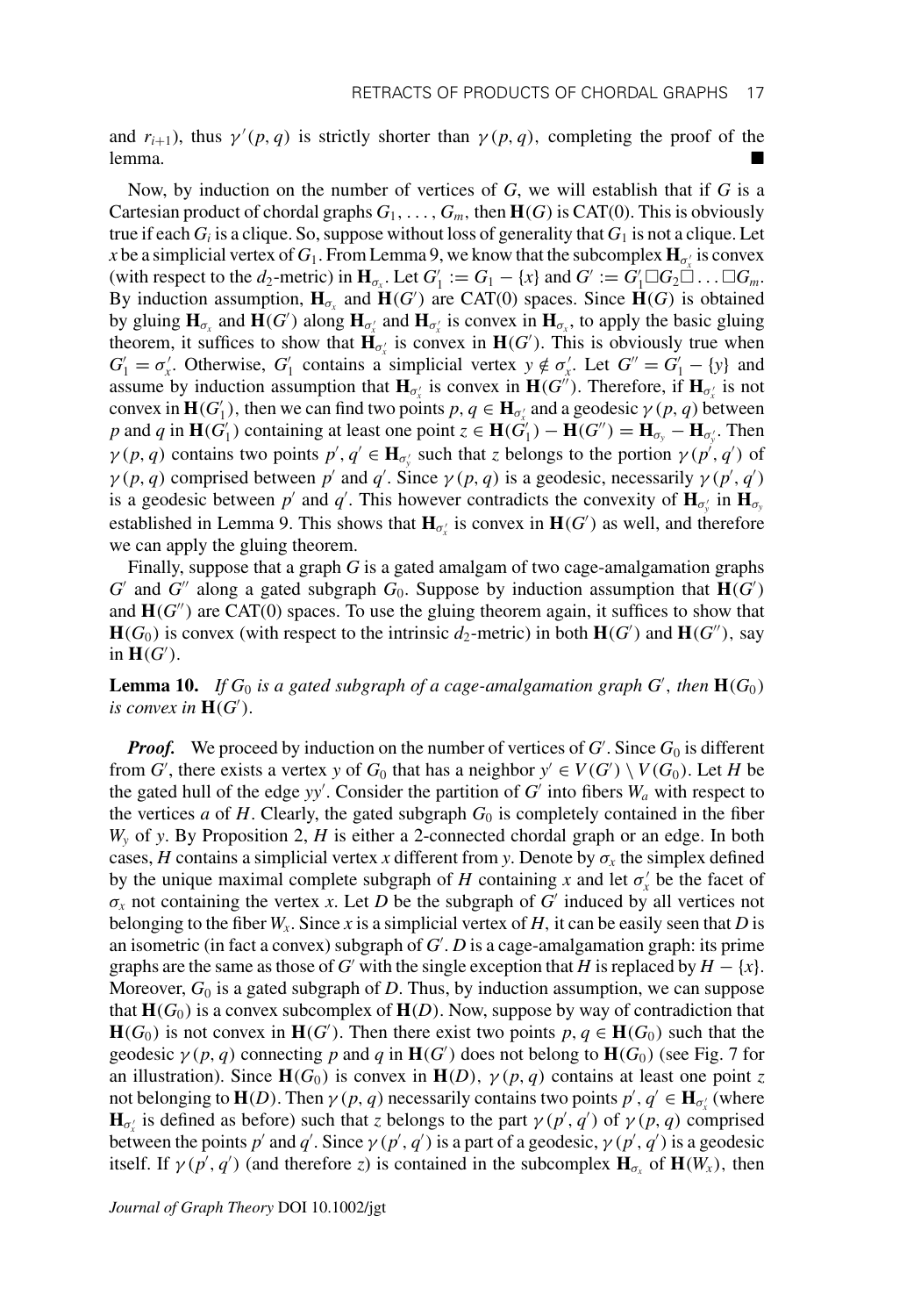

FIGURE 7. To the proof of Lemma 10.

we obtain a contradiction with Lemma 9 asserting the convexity of  $H_{\sigma'_x}$  in  $H_{\sigma_x}$ . Thus, we can suppose that  $\gamma(p', q')$  contains some points (say *z* itself) in  $\mathbf{H}(\hat{W_x}) - \mathbf{H}_{\sigma_x}$ . Then necessarily  $\gamma(p', q')$  contains two points  $p'', q'' \in \mathbf{H}(U_x)$  such that *z* belongs to the portion  $\gamma(p'', q'')$  between  $p''$  and  $q''$ . Again,  $\gamma(p'', q'')$  is a geodesic as a part of a larger geodesic. But this means that  $\mathbf{H}(U_x)$  is not a convex subcomplex of  $\mathbf{H}(W_x)$ , contrary to the fact that  $U_x$  is a gated subgraph of a cage-amalgamation graph  $W_x$  having less vertices than the graph *G* . This contradiction establishes Lemma 10.

From Lemma 10 we conclude that  $\mathbf{H}(G_0)$  is convex in  $\mathbf{H}(G')$  and  $\mathbf{H}(G'')$ , therefore the gated amalgamation of  $G'$  and  $G''$  along  $G_0$  translates into gluing two CAT(0) spaces  $\mathbf{H}(G')$  and  $\mathbf{H}(G'')$  along a convex subspace  $\mathbf{H}(G_0)$ , thus  $\mathbf{H}(G)$  is CAT(0) by the gluing theorem. This concludes the proof of Theorem 2.

We conclude the article with two open questions.

**Question 1.** Is it true that the graphs *G* which can be obtained by successive gated amalgams from Cartesian products of *bridged graphs* are exactly the *weakly modular graphs not containing*  $K_{2,3}$ , *the wheels*  $W_4$  *and*  $W_5$ *, and the almost-wheels*  $W_k^-$  *for*  $k \geq 4$ ?

**Question 2.** Characterize the triangle–square complexes (i.e., the two-dimensional complexes obtained by taking all graph triangles  $C_3$  and squares  $C_4$  as faces) of cageamalgamation graphs and, more generally, of graphs obtained by gated amalgams from Cartesian products of bridged graphs (i.e., graphs from Question 1)? In particular, is it true that those complexes are exactly *the simply connected triangle-square complexes whose underlying graphs do not contain*  $K_{2,3}$ *, the wheels*  $W_k$ *, and the almost-wheels W*<sub>*k*</sub> *for k* ≥ 4 in the cage-amalgamation case and *the simply connected triangle-square complexes whose underlying graphs do not contain K*2,3, *the wheels W*4,*W*5, *and the almost-wheels*  $W_k^-$  *for*  $k \geq 4$  in the second case? In other words, is it possible to replace the global metric condition of "weak modularity" by a topological condition of "simple connectivity"?

## **ACKNOWLEDGMENTS**

This research was supported in part by the French-Slovenian Egide PROTEUS project "Distances, structure and products of graphs." The first and the fourth author are also with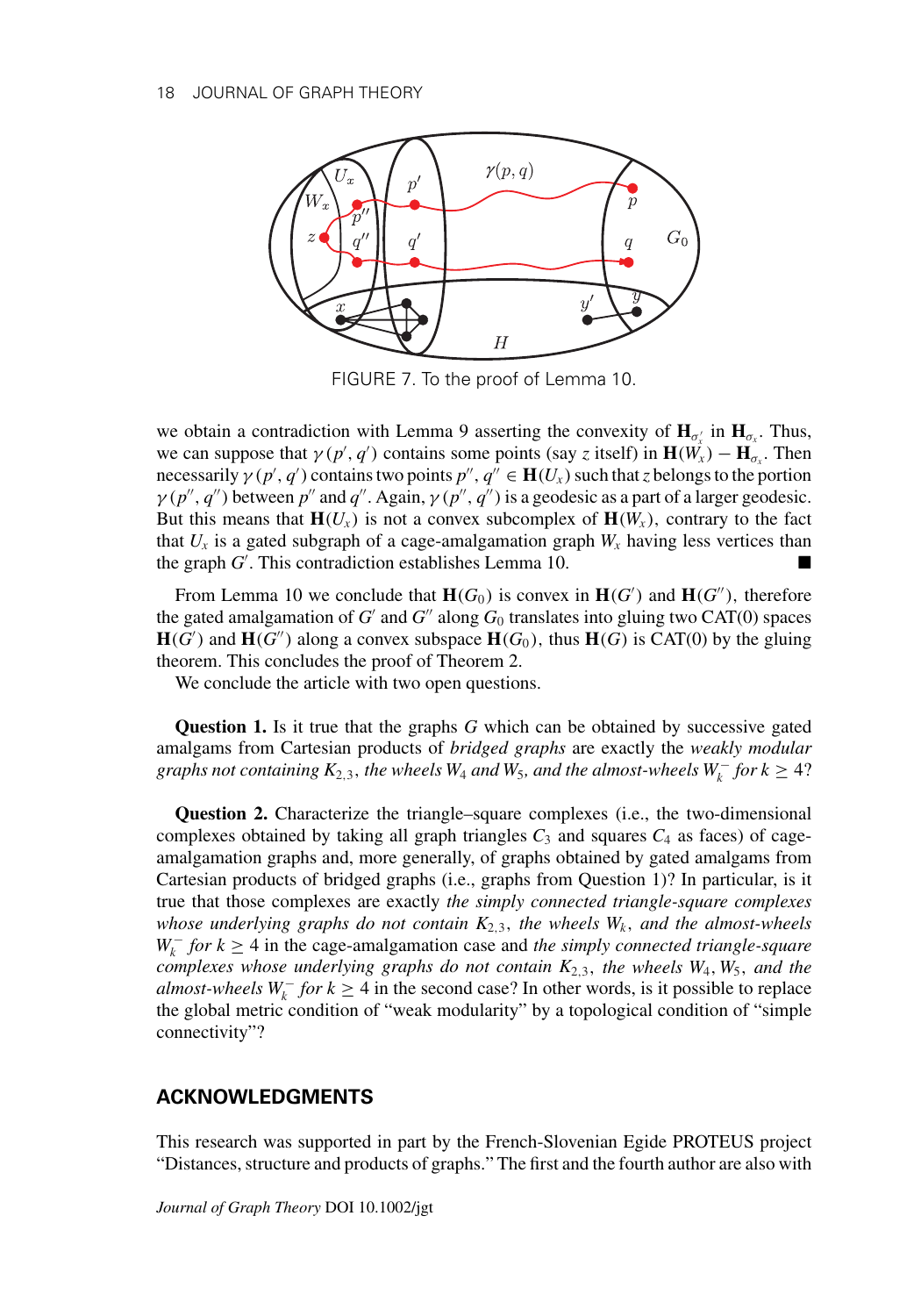the Institute of Mathematics, Physics and Mechanics, Jadranska 19, 1000 Ljubljana, and were also supported by the Ministry of Science and Technology of Slovenia under the grants J1-2043 and P1-0297. The third author was also supported by the TEOMATRO grant ANR-10-BLAN 0207.

### **REFERENCES**

- [1] H.-J. Bandelt, Retracts of hypercubes, J Graph Theory 8 (1984), 501–510.
- [2] H.-J. Bandelt and V. Chepoi, A Helly theorem in weakly modular space, Discrete Math 126 (1996), 25–39.
- [3] H.-J. Bandelt and V. Chepoi, Decomposition and *l*<sub>1</sub>-embedding of weakly median graphs, Eur J Combin 21 (2000), 701–714.
- [4] H.-J. Bandelt and V. Chepoi, The algebra of metric betweenness I: Subdirect representation and retracts, Eur J Combin 28 (2007), 1640–1661.
- [5] H.-J. Bandelt and V. Chepoi, The algebra of metric betweenness II: Axiomatics of weakly median graphs, Eur J Combin 29 (2008), 676–700.
- [6] H.-J. Bandelt and V. Chepoi, Metric graph theory and geometry: A survey, In: Surveys on Discrete and Computational Geometry: Twenty Years Later (J. E. Goodman, J. Pach, and R. Pollack, Eds.), Contemp Math 453, AMS, Providence, RI, (2008), 49–86.
- [7] H.-J. Bandelt and J. Hedlíková, Median algebras, Discrete Math 45 (1983),  $1-30.$
- [8] H.-J. Bandelt, H. M. Mulder, and E. Wilkeit, Quasi-median graphs and algebras, J Graph Theory 18 (1994), 681–703.
- [9] B. Brešar, Arboreal structure and regular graphs of median-like classes, Discuss Math Graph Theory 23 (2003), 215–225.
- [10] B. Brešar, S. Klavžar, and R. Škrekovski, Quasi-median graphs, their generalizations, and tree-like equalities, Eur J Combin 24 (2003), 557–572.
- [11] B. Brešar and A. Tepeh Horvat, Cage-amalgamation graphs, a common generalization of chordal and median graphs, Eur J Combin 30 (2009), 1071–1081.
- [12] M. Bridson and A. Haefliger, Metric Spaces of Non-Positive Curvature, Springer, Berlin, 1999.
- [13] M. Chastand, Fiber-complemented graphs I: Structure and invariant subgraphs, Discrete Math 226 (2001), 107–141.
- [14] M. Chastand, Fiber-complemented graphs II: Retractions and endomorphisms, Discrete Math 268 (2003), 81–101.
- [15] V. Chepoi, Classifying graphs by means of metric triangles, Metody Diskret Anal 49 (1989), 75–93 (in Russian).
- [16] V. Chepoi, Graphs of some CAT(0) complexes, Adv Appl Math 24 (2000), 125–179.
- [17] M. Farber, Bridged graphs and geodesic convexity, Discrete Math 66 (1987), 249–257.
- [18] M. Farber and R. E. Jamison, On local convexity in graphs, Discrete Math 66 (1987), 231–247.